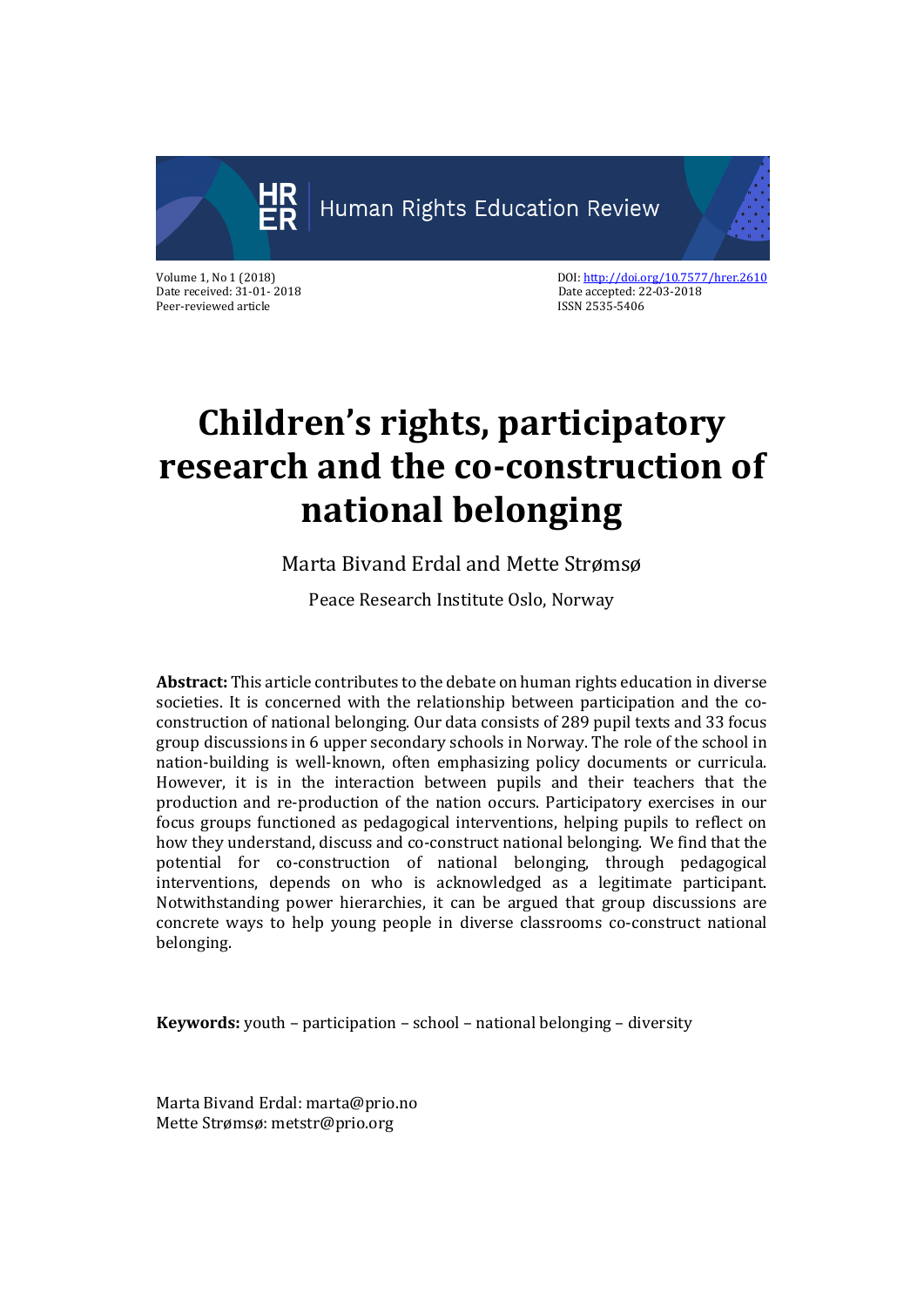## **Children's rights, participatory research and the co-construction of national belonging**

DOI: <http://doi.org/10.7577/hrer.2610> ISSN 2535-5406 Marta Bivand Erdal and Mette Strømsø [marta@prio.no](mailto:marta@prio.no) [metstr@prio.org](mailto:metstr@prio.org)

Peace Research Institute Oslo, Norway

**Abstract:** This article contributes to the debate on human rights education in diverse societies. It is concerned with the relationship between participation and the coconstruction of national belonging. Our data consists of 289 pupil texts and 33 focus group discussions in 6 upper secondary schools in Norway. The role of the school in nation-building is well-known, often emphasizing policy documents or curricula. However, it is in the interaction between pupils and their teachers that the production and re-production of the nation occurs. Participatory exercises in our focus groups functioned as pedagogical interventions, helping pupils to reflect on how they understand, discuss and co-construct national belonging. We find that the potential for co-construction of national belonging, through pedagogical interventions, depends on who is acknowledged as a legitimate participant. Notwithstanding power hierarchies, it can be argued that group discussions are concrete ways to help young people in diverse classrooms co-construct national belonging.

**Keywords:** youth – participation – school – national belonging – diversity

## **Introduction**

This article contributes to the current debate on human rights education in increasingly diverse societies. It does so by focusing on the right to participation, as expressed in article 12 of the Convention on the Rights of the Child (CRC)<sup>1</sup> (Lundy 2007, Osler and Solhaug 2018). The participation of young people in articulating national belonging, including any contestations or assertions linked to this concept, is of critical importance in increasingly diverse societies (Antonsich 2015, Botterill et al. 2017, Staeheli and Hammett 2013). Through this involvement, young people can contribute to co-constructing national belonging. This is because belonging – whether formal, in the sense of legal status (citizenship), or informal, in the sense of feeling that you belong and are allowed to belong - is inherently necessary for human beings to prosper (Bond 2006, Wood and Waite 2011, Skey 2014). We argue that participatory techniques that actively involve young people in pedagogical interventions in schools have the capacity to foster an inclusive co-construction of national belonging in classrooms characterized by diversity (Meissner and Vertovec 2014, Martiniello 2014). Beyond this, the legal-normative framework of human rights education and children's rights obliges schools to play an active role in processes of the co-construction of national belonging among young people, within the structural opportunities and constraints of national and local contexts (Osler and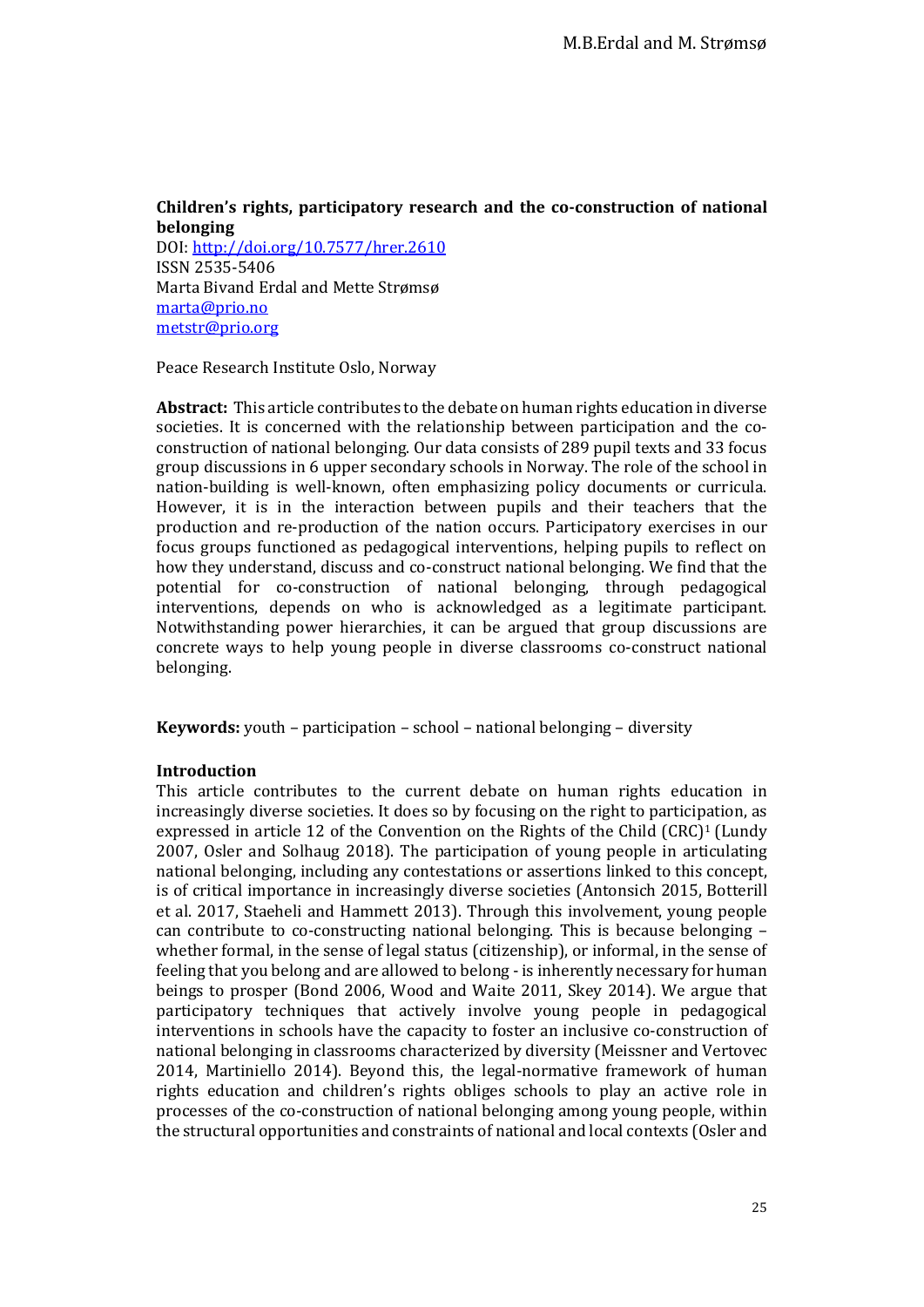Solhaug 2018). This article contributes to the debate about which concrete participatory tools can foster the co-production of national belonging in diverse classrooms; it recognizes experienced and perceived power-hierarchies, racial or otherwise, in Norway and beyond.

On the one hand, the need for social cohesion in societies with migrationrelated diversity is high on European policy agendas. This is based on the concern that greater differences might pose future risks (Kymlicka 2015, Wiggen 2012). On the other hand, it is well-known that migrants and children of migrants born and raised in new home countries experience challenges in being recognised as legitimate, equal members of such societies. This rejection often takes the form of ethnic, racial or religious discrimination (Gullestad 2004, Osler and Solhaug 2018, Erdal et al 2017). These two dimensions echo insights from academic explorations of belonging, which stress the relational dimension of belonging, whereby selfidentification is not independent of categorization by others (Antonsich 2010). Put simply, your feeling of belonging is partly dependent on whether you are given the space to feel that you do – that you are accepted by those around you as someone who belongs. This duality in belonging – the individual and the collective – is often described in terms of 'sense of belonging' and 'the politics of belonging' (Antonsich 2010, Yuval-Davis 2006).

In this article, we argue that there is potential in – and a need for the use of – participatory and dialogical tools in today's classrooms, tools that address aspects of living together in diversity. These can usefully be framed in terms of human rights education. We draw on young people's right to participate, not least in educational settings (Lundy 2007, Osler 2016), as a human right, as it is defined in the CRC. This right can be realized through group discussions. We argue that young people can be productively engaged in the work of co-constructing national belonging (Botterill et al. 2017).

In societies characterized by migration-related diversity, the need to produce and re-produce narratives of collective, national belonging is particularly pressing (Antonsich and Matejskova 2015a, Antonsich and Matejskova 2015b, Knott 2017, Meissner 2015). The role of the school as a nation-building institution is recognised (Mavroudi and Holt 2015, Staeheli and Hammett 2013), and its relation to questions of national identity has often been examined by looking at curricula, policy documents or text books (Osler and Lybaek 2014). However, it is increasingly acknowledged that it is in the interaction between pupils, in teachers' meetings with pupils, and the oral and written exchanges that happen in classrooms, that the actual production and re-production of the nation occurs (Dusi, Steinbach and Messetti 2012, Mavroudi and Holt 2015, Osler 2011). Therefore, there is a critical need to examine pedagogical interventions that use participatory techniques and are inspired by principles of dialogue. How can they offer practical classroom solutions, and how may they sufficiently address legitimate theoretical and ethical concerns (Westrheim, and Hagatun 2015)?

Thus, in this article we ask: *How can participatory group discussions help young people to take part in the co-construction of national belonging?*

The article builds on a larger data set consisting of 289 pupil-written texts, systematic background information about the participating pupils, and 33 focus group discussions with the same pupils, from 6 Norwegian upper secondary schools. The data was collected as part of a research project on national identity in the light of increasing ethnic and religious diversity2. In this article we focus specifically on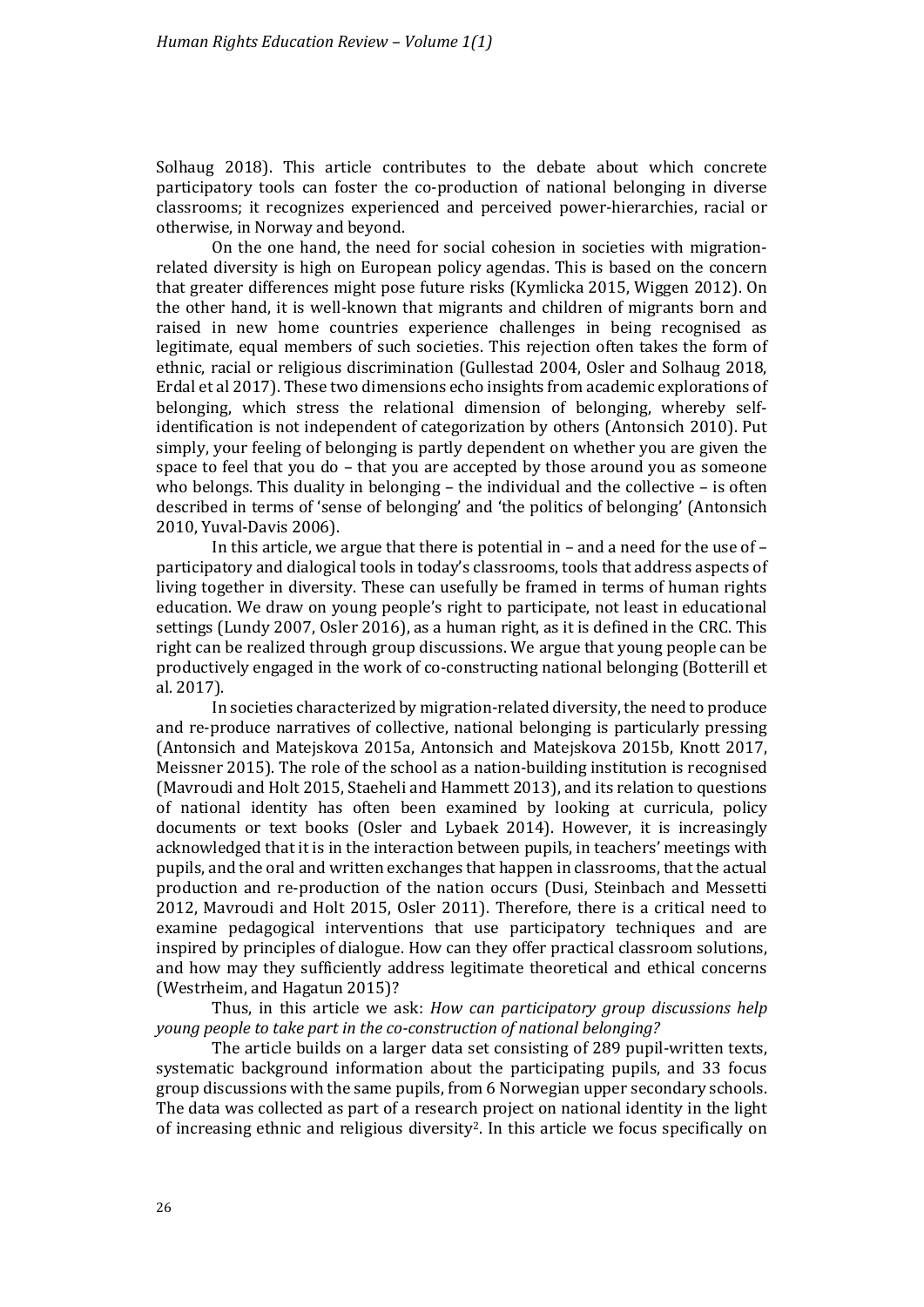the focus group data, and within this, on selected participatory exercises which were used3.

Inspired by the notion of superdiversity (Meissner and Vertovec 2014, Vertovec 2007), or the diversification of diversity (Martiniello 2014), which foregrounds the multiplicity of identities, we approached all pupils as (potentially) Norwegian, leaving the power of defining their place in the nation up to themselves. The rationale was to *not* reproduce one particular notion of nationhood by applying our own, potentially prejudiced, understandings of who are to be considered, or consider themselves, 'nationals'. Our recruitment strategy reflects our normative position; namely, that we see the potential of schools as arenas for everyday encounters for the co-production of the plural nation (Antonsich and Matejskova 2015a, Erdal and Strømsø 2016). The focus group methodology discussed in this article was picked up by a Norwegian government-funded initiative, '*Democratic preparedness against racism, anti-Semitism and un-democratic attitudes'*, which works with lower and upper secondary schools (13-16 and 16-19-year olds) and provides concrete tools and a one-year program where principals, teachers and pupils actively work together4.

In the next section we discuss our conceptual framework. Firstly, we set out the approach we take to co-constructing national belonging. Secondly, we examine how participatory focus group discussions can enable participation. Thirdly, we discuss how our approach and methods connect with a human rights education framework; we draw especially on the CRC article 12 on the right to participate, and the role of education, following the UNDHR article 26 (2), in promoting 'understanding, tolerance and friendship among all nations, racial or religious groups'. The next section describes the methods we employ and our data. We then give details of the focus group methodology we adopt and the participatory exercises. It is on this that we build our analysis and argument. We then present some of the material from the focus group discussions. Two points clearly emerge: firstly, pupils recognise that all people should have 'the right to national belonging' somewhere and in some way; secondly, pupils appreciate the experience of being part of a 'community of disagreement' (Iversen 2014, Ezzati and Erdal 2017). This material is then discussed in relation to our research question, and we conclude by reflecting on the relevance of our findings for the wider community, schools, and classroom teaching practice

#### **Nation-building and education in Norway**

Before moving on to our conceptual framework, a brief note on the Norwegian context. The educational system in Norway, as in most countries, plays a pivotal role in national reproduction (Osler and Lybæk 2014). It consists of 10 years' compulsory, free primary education, followed by free and voluntary upper secondary education (16-19 years), with programmes preparing pupils for either higher education or vocational working life. 'Norwegianness', much as nationalism elsewhere, is seen as defined by citizenship, ancestry and culture (Eriksen 2013, Lynnebakke and Fangen 2011, Vassenden 2010). The Norwegian national and education context is marked by two characteristics that might distinguish it from other European countries where recent immigration has brought about greater classroom diversity.

Firstly, Norwegian nationalism is characterized by its specific history; Norway gained independence in 1905, following centuries of union, first with Denmark (till 1814), and then with Sweden. Norway's Constitution from 1814 was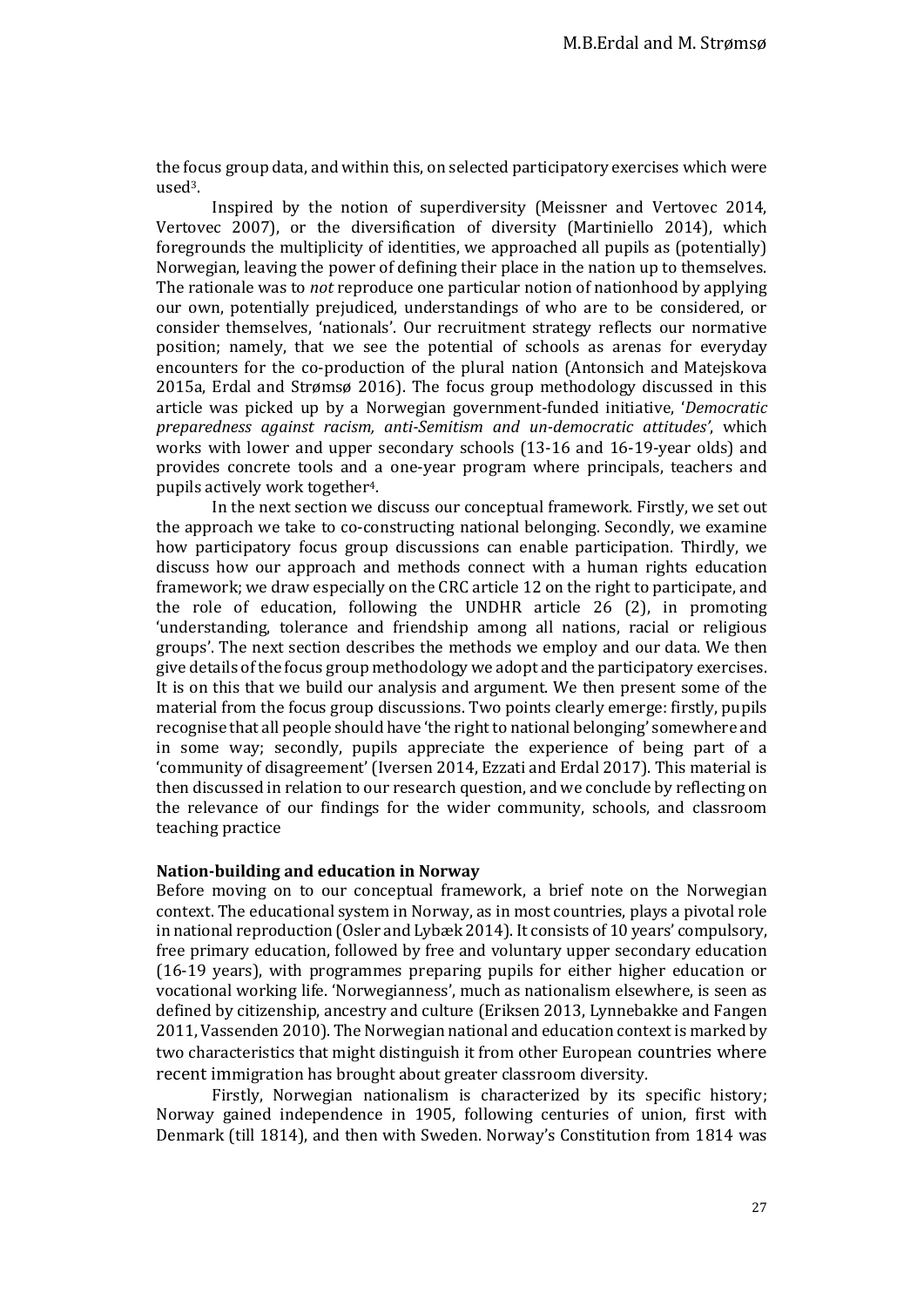thus a step in the direction of independence. It is a nationalism characterized by a largely peaceful struggle for national independence. It is marked by a drive to construct unity through sameness. Secondly, however, this national construction has also drawn on a history which in the  $20<sup>th</sup>$  century involved aggressive assimilationist policies towards national minorities, including the Sami population (Erdal et al 2017). This history of assimilationist policies of national minorities is largely silenced in contemporary national narratives and in discussions on migration-related diversity in today's Norway. This results in a somewhat fragmented approach to questions about the national 'we' and the legitimate criteria for national inclusion.

The Norwegian population has significantly diversified – albeit not from a homogenous ethnic and religious starting point – in recent years, and now 14% of the population are immigrants (born abroad), and 3% are the children of two foreign-born parents <sup>5</sup> . The demographic make-up of different cities and municipalities varies, and whilst migration-related diversity is present throughout the country, Oslo stands out: 33% of the population are immigrants or the children of immigrants. This places Oslo alongside other European cities marked by diversity and super-diversity (Martiniello 2014, Vertovec 2007).

In this context, it is worth noting that Norway is one of the countries in Europe where the relationship between "citizen" and "national" is unresolved, in both legal and colloquial terms (Erdal and Sagmo 2017). Furthermore, there is no doubt that the chief reason for this dissonance is related to race: images of Norwegianness continue to be connected with whiteness, while the composition of Norwegian-born, Norwegian citizens of Norway continues to diversify, in racial terms (Bangstad 2015, McIntosh 2015, Svendsen 2014). Meanwhile, the Norwegian educational system is only to a very limited extent capable of dealing with the changing realities of who the contemporary national 'we' are. This has implications for the roles taken on (or not taken on) in co-constructing national belonging (Osler and Lindquist 2018).

#### **Conceptual framework**

#### **National belonging as co-constructed**

We adopt a processual and dynamic understanding of nationalism which, following Rogers Brubaker, has two aspects: "nationness", the informal, contingent events that 'happen'; and "nationhood", the formal cultural and political institutional arrangements. These two aspects make up the dynamic and the changeable collectives known as "nations" (Brubaker 1994). Nations become tangible and real in everyday experience, and are simultaneously imagined and constructed, as intangible entities, in the interplay of nationness and nationhood (Brubaker 1994, 2009). A bottom-up approach to nations, as they emerge in everyday life, takes seriously both ethnic and civic dimensions, which are often intertwined in individuals' perceptions about – as well as experiences of – the nation (Erdal et al 2017, Millard 2014). Here we adopt Wood and Waite's understanding of belonging: 'a dynamic emotional attachment that relates people to the material and social worlds that they inhabit and experience. It is about feeling "at home" and "secure", but it is equally about being recognized and understood' (2011: 201). This understanding is anchored in the context of everyday nationhood (Fox and Miller-Idriss 2008, Fox 2017, Knott 2017).

Whilst many studies of nations have been concerned with their origins, more recent work has focused on their changeable natures. Important elements in these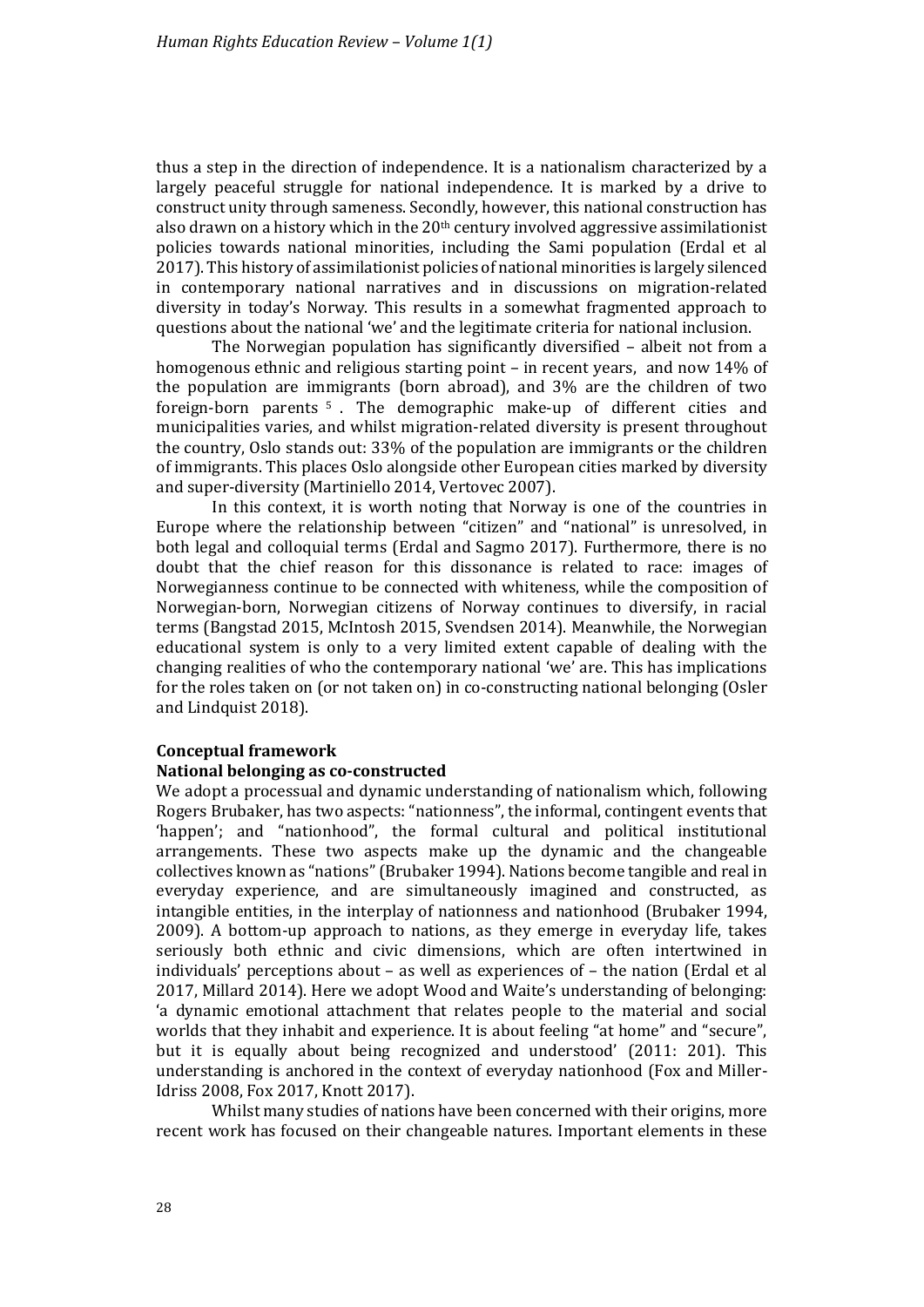discussions centre on the relationship between top-down nation-building efforts, and bottom-up nationness, as it is lived in the everyday lives of nationals (Antonsich 2015, Fox and Miller-Idriss 2008). Drawing on this body of work, we question the idea that suggests the nation-state is somehow inherently exclusionary, whereas, for instance, cities are inherently more open and inclusive. And we also question the suggestion, often made by academics, that cosmopolitanism is a useful binary to nationalism (Antonsich and Matejskova 2015b, Rossetto 2015).

Whilst acknowledging the weight of colonial history and racial and religious discrimination, we propose that nations are emergent phenomena, which have the potential to be asserted and contested. They are subject to and the product of existing power hierarchies but, simultaneously, they are inherently dynamic. We thus argue, building on the emergent body of work on relationships between nation and diversity (complexity), that nations are 'imagined communities', co-produced by ordinary people in their everyday lives (Antonsich et al. 2016, Kaufmann 2017).

This is of the essence in the case of societies characterized by migrationrelated diversity, such as Norway. The question of how to foster unity and social cohesion in the school forces us to ask who is a national, and what is a nation. We subscribe to the broader human rights education premise, following article 26 (2) in the UNDHR, that education should foster a sense of shared humanity. However, we also propose that this can be compatible with the more traditional nation-building function of the school as a nation-state institution - if the nation is considered as a social group with boundaries that can be and are negotiated over time (Antonsich and Matejskova 2015a, Antonsich et al. 2016). We acknowledge that nationhood is, perhaps more often than not in today's European schools, taught in ways that suggest a static, historical, and, by implication, exclusionary image of the nation. However, it is possible for young people to participate in the co-construction of national belonging. If such participation is based on their own sense of perceived and experienced nationness, a different image may emerge.

#### **Group discussions, participatory research and young people's participation**

Focus groups are a data collection mode: they consist of a group discussion, ideally with 6-8 participants, which is 'focused' (Puchta and Potter 2004). The aim is to capture interpersonal, collective, and reflective processes, where it is not the individual per se, but rather the group's joint interactions and conversations which produce the data to be analyzed. Focus groups hold a unique potential in participatory terms, a potential that has been mobilized in development research and practice (e.g. 'participatory rural appraisal'), but also in 'participatory action research' (Cahill 2007). While participatory methods include other modes of data collection, it can be argued that focus groups provide the best environment for using collective and reflective participatory data collection tools.

Focus groups have been employed in research with young people over the past decade, including in schools. In this context, the right of young people to have a say in how research is conducted has been emphasized (Bagnoli and Clark 2010). Their participation is understood in terms closely related to the idea expressed in the CRC Article 12, where it is stressed that participation involves an *acknowledgment<sup>6</sup>* of a child or young person's capability to form his or her own views, space for *expression* of those views, and a setting which *hears*the views being expressed. Focus groups, we argue, are a unique arena for young people to participate, if they are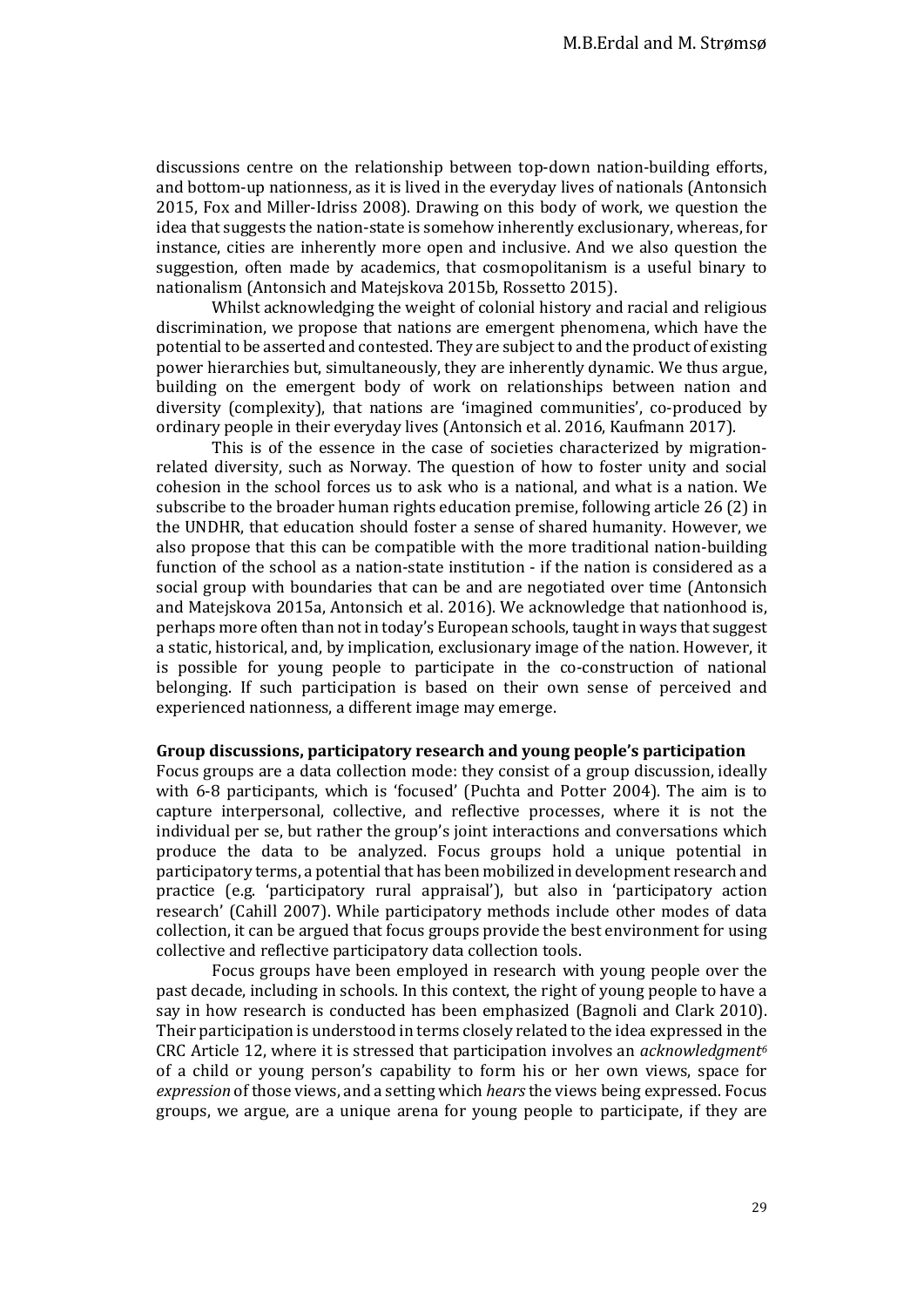organized to facilitate participation and there is a recognition of the power hierarchies inherent in the school setting (Cahill 2007).

School power hierarchies share some of the features of wider social hierarchies. However, there may be specific iterations, whether in relation to peer influence or the role(s) of the teacher. We may see this, for instance, in matters of religion or race, and the ways in which they are spoken about (or not spoken about). However, group discussions, involving participatory exercises, hold the potential to limit the effects of prevailing power hierarchies, to create a level playing field, if only temporarily, by following set rules-of-the-game, and adopting dialogical principles. Such principles, inspired by the ancient Greek tradition of Socrates and Plato, can today provide the basis for conversations that can foster shared understanding.

## **Human Rights Education and young people co-constructing national belonging**

Fostering participation, as both an expression of and a means to the empowerment of young people, is a central ideal of human rights education. Facilitated and wellprepared focus group discussions can be an important pedagogical intervention in realizing such ambitions. However, it is not always easy to organize this type of activity: classes are too big; and there is insufficient time, especially the time needed to build the kind of trust needed for peer-to-peer exchanges to be honest and mutually tolerant. Given that we know that the method often matters as much, or more, than the message, when it comes to questions of diversity in school settings (Brown 2004), it seems worthwhile to pursue the pedagogical potential of group discussions.

Following Lundy (2007), young people's right to participation (article 12 CRC) contains the concept of 'pupil voice'. However, for this to be meaningful, pupils must have access to audiences, to spaces of participation, and their participation should have a tangible impact on their life-worlds. If we link the right to participation in school to the right to education (article 26 (2) UNDHR) and 'the full development of the human personality', it is pertinent to ask how schools are fulfilling their obligation in societies of migration-related diversity. The role which education, should play in promoting 'understanding, tolerance and friendship among all nations, racial or religious groups' is clearly articulated in the UNDHR article 26 (2). At the same time, across Europe, there are diverging views on the definition of the nation and its boundaries, be they racial, religious, or otherwise. One the one hand, there is a recognition that definitions are fluid. On the other hand, there is a search for more cemented definitions, quite aggressively asserted in the guise of values-based citizenship education programs (Osler 2009).

Human rights education often draws on resources and ideas developed under the rubric of multicultural education, with reference to cultural diversity and an anchoring in universal human rights (Osler 2016)7. Meanwhile, formal and informal dimensions of belonging are not so simple to disentangle. Formal and informal dimensions of national belonging are often mutually constitutive, e.g. as seen in the UNHCR's #Ibelong campaigns<sup>8</sup> that address the problem of statelessness. Arguably, if belonging is denied at the informal level there are severe implications, and it is here that the issue of young people co-constructing national belonging is relevant from a human rights education perspective. Therefore, we argue that whilst the UNDHR article 15 (1) on the right to have a nationality is clearly about formal rights (citizenship and protection against statelessness), questions of the informal co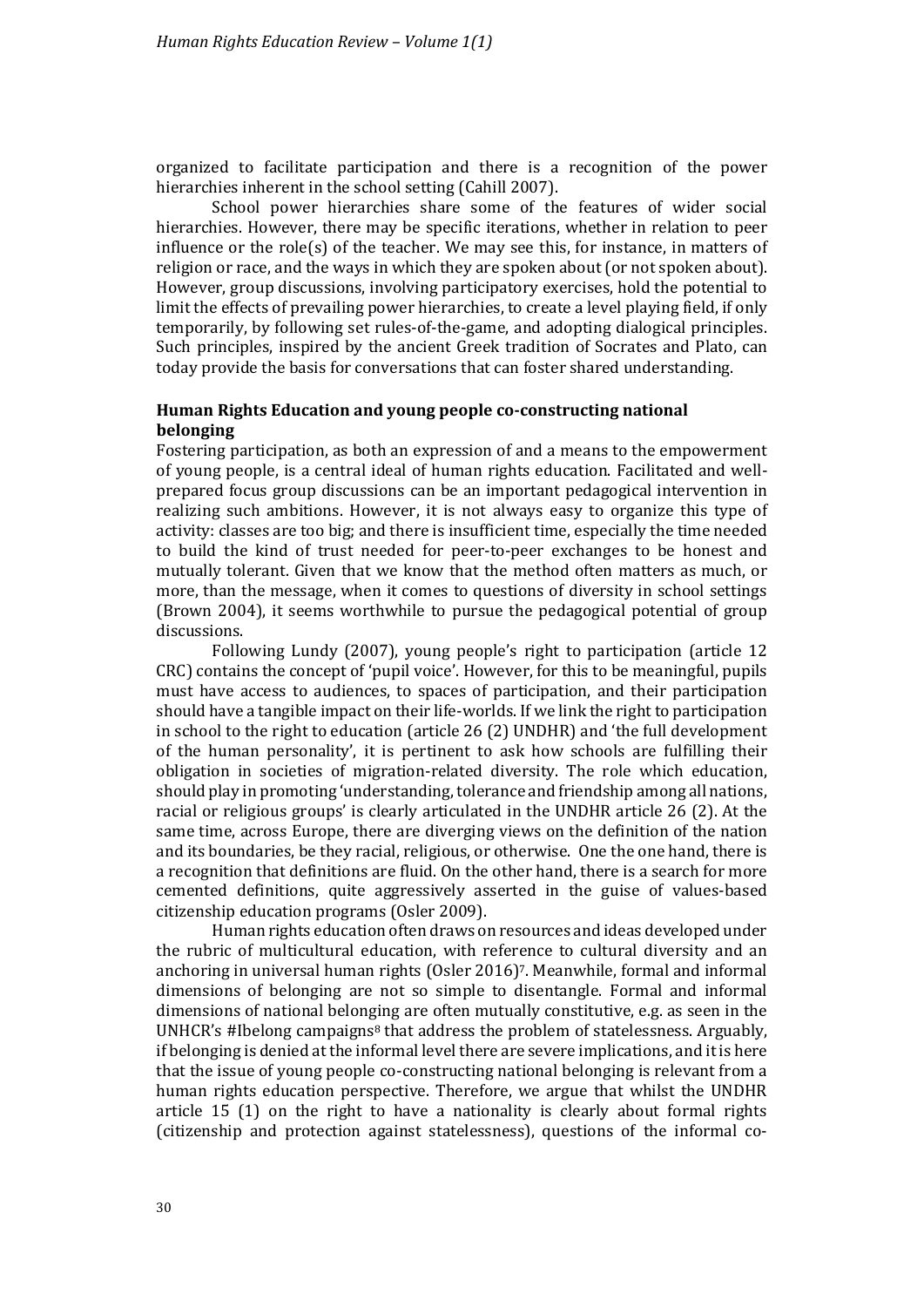construction of national belonging cannot be ignored. This especially applies to human rights education in societies where there is migration-related diversity; these societies cannot ignore the fundamental interplay between formal citizenship status and informal national belonging (and recognition).

Linking the conception of nation and national belonging, as discussed above, with group discussions where young people participate, we argue that there is a potential for the co-construction of national belonging in the school arena. We do not contest the fact that, for a number of reasons, schools often fail to realize this potential. However, if there is a willingness to engage with nationness as something emerging from the lived experience of pupils, we argue that participatory group discussions can be an arena where a co-construction of national belonging can take place.

#### **Data and methods**

Our data comes from a three-pronged strategy: the systematic collection of background information from all participants; school essays written by the pupils themselves; and focus groups where 6-8 pupils from the same class are engaged in discussion. Our research participants are pupils in Norwegian upper secondary schools who are (potentially) Norwegian, though we leave the power of definition to them (Brubaker and Cooper 2000). We have not sought to compartmentalize respondents in terms of ascribed categories. However, we acknowledge the salience of, for example, race in the context of discussions on national belonging in Norway9. Table 1 details our data:

|                    | Texts total | Classes (academic) | Classes (vocational) | Texts - academic | Texts - vocational | Focus groups total | Focus groups academic | Focus groups<br>vocational | Focus groups researcher-led | Focus groups student-led | Focus groups teacher-led | Teacher responses       |
|--------------------|-------------|--------------------|----------------------|------------------|--------------------|--------------------|-----------------------|----------------------------|-----------------------------|--------------------------|--------------------------|-------------------------|
| Oslo 1             | 67          | $\,1$              | 2                    | 26               | 41                 | 8                  | 3                     | 5                          | 4                           | 4                        |                          | $\overline{\mathbf{c}}$ |
| Oslo 2             | 35          | $\,1\,$            | $\mathbf 1$          | 26               | 9                  | 6                  | $\overline{4}$        | 2                          | $\overline{4}$              |                          | 2                        | $\,1\,$                 |
| Bergen 1           | 63          | 3                  |                      | 63               | 0                  | 8                  | 8                     |                            | 2                           | 4                        | 2                        | $\mathbf 1$             |
| Bergen 2           | 83          | 5                  |                      | 83               | 0                  | 6                  | 6                     |                            | 2                           | 4                        |                          | $\,1$                   |
| Sogn &<br>Fjordane | 23          | $\mathbf{1}$       |                      | 23               | 0                  | 3                  | 3                     |                            | 3                           |                          |                          | $\,1\,$                 |
| Tromsø             | 16          | $\,1\,$            |                      | 16               | 0                  | 2                  | 2                     |                            | 2                           |                          |                          | $\,1\,$                 |
| Sum                | 289         | 12                 | 3                    | 237              | 50                 | 33                 | 26                    | 7                          | 17                          | 12                       | 4                        | 7                       |

*Table 1: Data overview: texts, focus groups and teachers' responses across schools (academic and vocational).*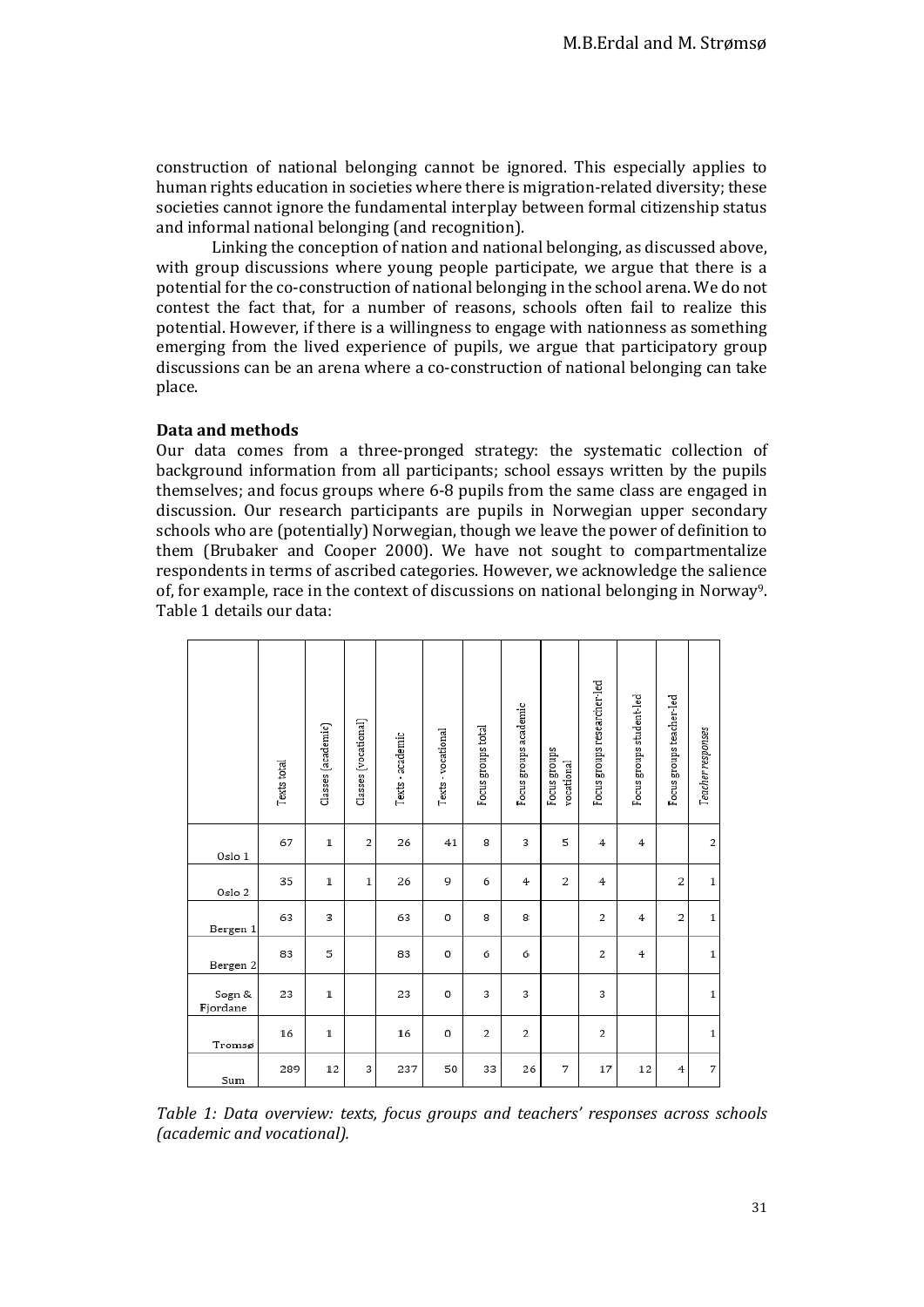Our sample of pupils is slightly more diverse than the national average, largely due to the fact that there were two schools in Oslo and two in Bergen, where proportions of immigrants and children of immigrants are higher. Among our research participants, 2/3 have two parents born in Norway and 1/3 do not. 23% have two foreign-born parents, and 12% have one foreign-born and one Norwegianborn parent. In the group who have two foreign-born parents, 15% have parents born in two different countries, neither of which is Norway. Among those who have one foreign-born parent, and one Norwegian-born parent, in a majority of cases parents are mixed couples (one immigrant, one not), while in a minority of cases the Norwegian-born parent is a child of migrants (i.e. one immigrant, one 'second generation') (Erdal and Strømsø 2016; Erdal 2018). This data shows the emerging superdiversity of Norwegian society, a development we also see in the 34 different countries of birth listed for our pupils and their parents. However, when we consider place of birth and citizenship, it is noteworthy that 90% of pupils in this study were born in Norway, while 96% have Norwegian citizenship (6% have dual citizenship), and only 4% do not hold Norwegian citizenship. This, arguably, underscores the need to revisit the co-construction of national belonging, in light of the growing migrationrelated diversity of European populations.

We met pupils twice. On the first occasion we introduced our research project and invited them to draw upon their own experiences in an essay: "*What does it mean to be Norwegian in 2015*". The pupils wrote the essay at school and at home, before we returned a few weeks later to conduct the focus groups. We also collected background information on gender, place of birth, citizenship(s), self-identified nationality, as well as parents' place of birth, citizenship(s), education and work.

As far as the focus group discussions were concerned, an important ethical consideration was how to ensure a necessary level of trust and confidentiality - the pupils would later run into each other in the school corridors10. For some pupils, Norwegian nationhood was a taken-for-granted identity, while for others it was something more contested or ambivalent. For some it was a source of patriotism (inclusive or excluding), while others did not feel a part of it. For pupils to openly discuss their perceptions and experiences, they needed to be sure that what they said in the research setting was safe.

The focus groups comprised the third stage in our data collection, and it was our second visit to the schools. This was the end of a project which, for most pupils, had lasted 3-7 weeks from our initial visit. This was a point where the significance of process in working with young people on topics of national belonging and their own roles in (potentially) co-producing national belonging became evident. The processual nature of our research and the participatory methods employed in the focus groups secured trust and created a space where prevailing power hierarchies could be challenged. This was especially evident in the participatory exercise where pupils engaged in dialogue, and worked as a group. This activity explicitly levelled the playing field.

## **Group discussions - a pedagogical intervention facilitating the right to participation**

In this article we ask: *How can participatory group discussions help young people to take part in the co-construction of national belonging?* Below we present our focus group methodology. This draws extensively on participatory research tools, and results in a pedagogical intervention which can foster understanding and reflexivity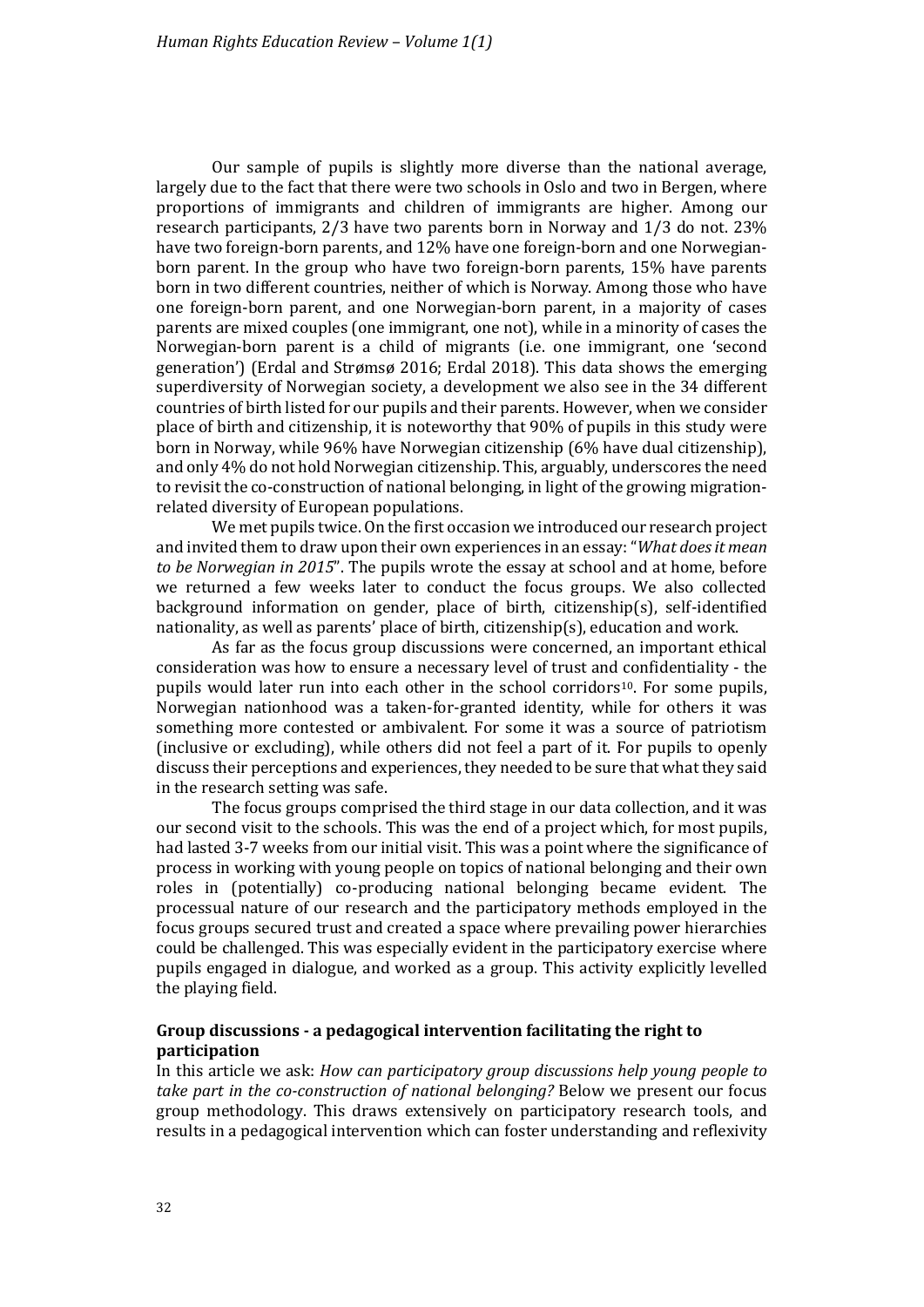on how national belonging is understood, talked about, and co-constructed in present-day Norway.

In the introductory sessions, each focus group facilitator set out the rules: all views and experiences must be heard, and exchanges should remain respectful and stay within the group. The first exercise was an ice-breaker, giving each participant a voice. We asked: *Do you consider yourself a Norwegian? Why and how? Is this important to you? If so, when is it important to you?* Pupils were firstly asked to make individual notes and then share them by taking turns around the table. They were then invited to discuss the similarities and differences of the responses.

This was followed by a participatory exercise on dimensions of Norwegianness. The facilitator placed a string circle on the table. This circle demarcated the 'boundaries' of what characteristics and actions might or might not be considered Norwegian. It was purposefully made imperfect (see Photo 1), so as to signal its contingency.

A total of 25 dimensions, covering 7 broad themes, were provided (see Table 2, below) one by one, on coloured cards, and the pupils discussed how to place them in the circle (as explained below).

| Can speak Norwegian                                      |                                                 |                                            | Is Christian                                   |
|----------------------------------------------------------|-------------------------------------------------|--------------------------------------------|------------------------------------------------|
| Speaks Norwegian at<br>home                              |                                                 | 'Ethnic Norwegian'                         | Is not religious                               |
| Speaks a different<br>language than Norwegian<br>at home | Is born in Norway                               | 'Not ethnic Norwegian'                     | Other religion                                 |
|                                                          | Has parents who were<br>born in Norway          | 'Sami'                                     |                                                |
|                                                          |                                                 |                                            |                                                |
| Skin colour                                              | None of the parents were<br>born in Norway      |                                            | Hangs up the Norwegian<br>flag on birthdays    |
| Clothing                                                 | One of the parents was<br>born in Norway        | Holds Norwegian<br>citizenship             | Celebrates the 17 May<br>(constitution day)    |
| Behaviour                                                | None of the grandparents<br>were born in Norway | Holds Norwegian and<br>another citizenship | Votes in elections<br>(national and municipal) |

*Table 2: 25 dimensions, covering 7 broad themes, potentially connected with being seen as (or not), and feeling (or not) as part of the Norwegian nation.*

These dimensions were drawn from the literature on everyday nationhood and nationalism, and from a close reading of the public debate on Norwegian identity.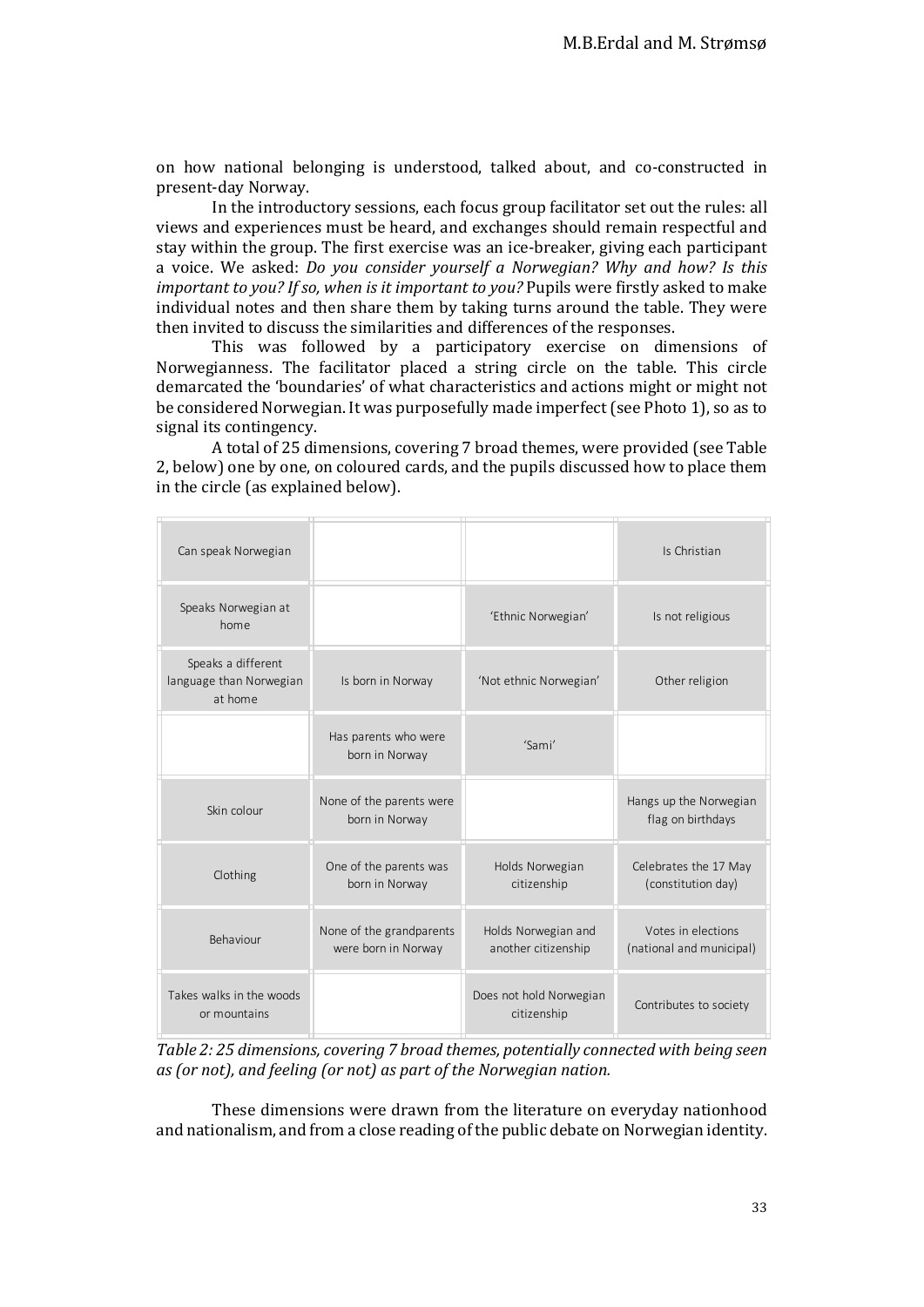The 25 cards, divided into 7 themes, were, one by one, placed by the pupil who read them on the desk. They could be placed in a number of positions: outside the boundary (circle of thread), signifying something being (seen as) incompatible with being Norwegian; on the boundary itself (on or under the thread), if the group were unsure or disagreed with each other; just within the boundary (circle of thread) if compatible but not (seen as) key to being Norwegian; further into the center, if what was on the card was seen as key to 'being Norwegian'.

The group then discussed whether they agreed, and why/why not. They then adjusted the position of the card to show the collective view. There was not always agreement, but acceptable solutions were found (see Photo 1).



*Photo 1: Example from one of the focus groups: pupils discuss the placement of dimensions of Norwegianness, within and outside an imperfect boundary (red thread circle).*

The point was not the position of the card, but the group discussion about its placement. The physical action of placing the card usually led to reactions and negotiations. The only point of agreement, shared by all 33 groups, was that speaking Norwegian should be placed right in the centre; there was very little discussion about this, signalling both the salience of language and its taken-for-grantedness. This exercise took up far more time than the other activities. We had planned for this, but it took longer than we had expected, in all of the groups, as discussions took on their own dynamic.

The third exercise focused on the dilemmas of living together in diverse societies. The facilitator read out statements on a number of issues: the right of girls (or their parents) to demand gender-separated swimming classes in school; policewomen being able to wear the hijab (this has been debated but not permitted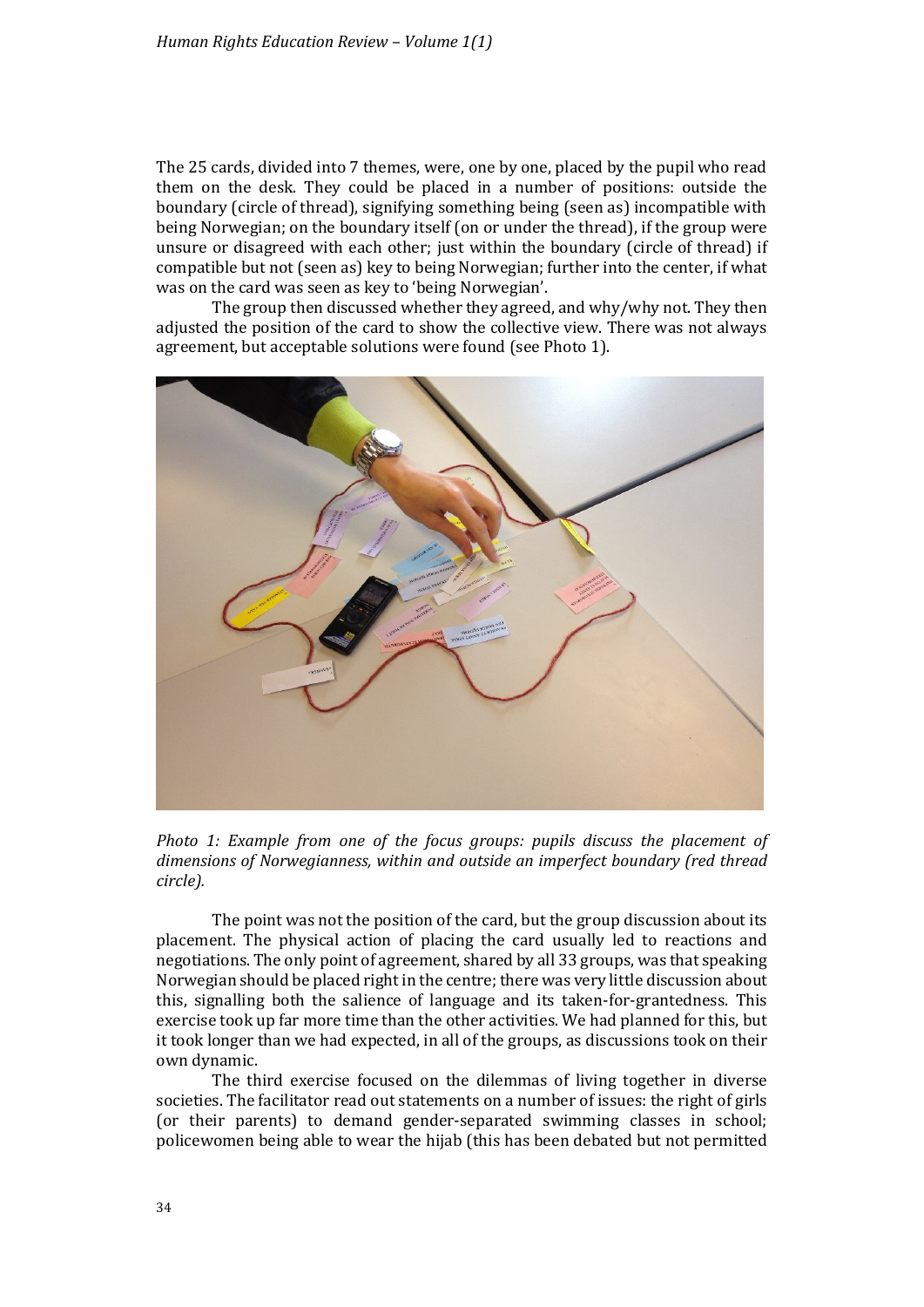in Norway); the balance between freedom of expression and religious freedom. This task was constructed to allow for the groups' different time dynamics; in some groups the full list of dilemmas was discussed, whilst in others some dilemmas were left out. The dilemma about freedom of speech was included in all groups, for consistency across the data set.

Because of the group discussion format, and the fact that the topics sometimes exposed personal experiences and reflections, or opinions that might be perceived as more or less 'politically correct' or acceptable to classmates, it was necessary to build in a closing component. We asked pupils to reflect individually on their participation in the project. What did they think of having to reflect on Norwegianness in their texts? How did they experience the process of thinking and re-thinking, and participating in the focus groups, doing tasks which created provocation or confirmation, and sometimes contributed to increased uncertainty, or confusion. We then asked pupils – one by one around the table - to share their key "take-aways". They mostly emphasized aspects of their own thinking which had been adjusted, changed, or become more or less important. Some mentioned being surprised by the multiplicity involved in questions of national identity, something they had previously been unaware of. Many reflected on their engagement with questions about nationality and who is/is not included, as well as how this is experienced and the associated power dynamics. The project helped them to gain more nuanced and dynamic perceptions of these issues.

The focus groups thus helped to create greater understanding and tolerance among pupils (cf. article 26 (2) UNDHR), as well as opening up ways of approaching the *national*. This, arguably, was a direct effect of the dialogic tools employed to facilitate participation in the focus groups, which themselves contributed to realizing pupils' right to participate (cf. article 12 CRC). Task 2 had an open, participatory approach that stimulated dialogue and encouraged some level of agreement, or agreement to disagree. On the other hand, task 3 had a more confrontational, categorical approach, often to politicized and mediatized questions. These two tasks brought home to us that method is just as important as content. (Brown 2004).

### **The right to national belonging**

While the right to nationality (cf. UNDHR article 15 (1)) refers to citizenship, and the right to not be stateless, we argue that the right to nationality, or the right to national belonging, as we have chosen to call it, can – and should – be central in discussions about the nation, diversity and national belonging. This is relevant for young people, and hence for the role of the school in societies characterized by migration-related diversity. If young people are denied a recognition of belonging, it has a severe impact, and works against the chances of them being able to co-construct national belonging. Among the pupils in our research, 90% were born in Norway, and 96% were Norwegian citizens; at the same time, 1/3 had one or two parents born abroad. In such a context – what is national belonging? What demarcates its boundaries? And who has the power to define those boundaries? As the discussion below shows, for young people the question of defining national belonging is about *participation.* More specifically, it about their own voice; who hears them and how does that, in terms of nationality, define them?

This extract is drawn from exercise two, with the 25 dimensions that cover seven themes. We are here focusing on the role of language for national belonging: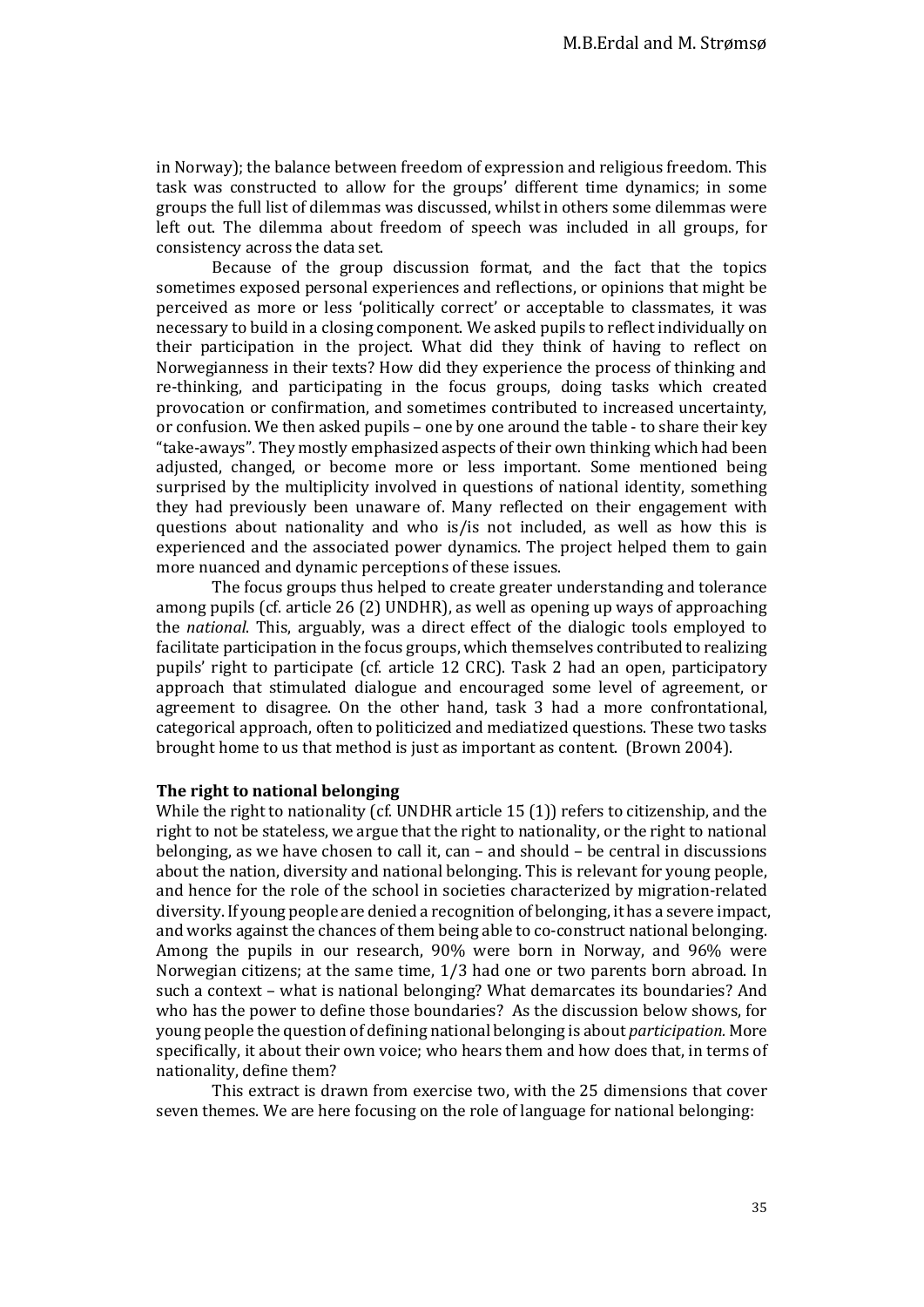*Boy 1 starts exercise by reading out: 'Can speak Norwegian' Facilitator: So, you're placing it close to the centre?*

*Boy 1: 'Speaks Norwegian at home' and 'speaks another language than Norwegian at home'* 

*Facilitator: Could you please explain why you have placed the cards like this, so the rest of you can see if you agree or not?* 

*Boy 1: Why I think, well, you have to be able to communicate, at least, to say that you belong somewhere, in a way, so I would say that to speak Norwegian is really, really, important* 

*Facilitator: And the other two, you've placed them slightly off the centre?* 

*Boy 1: Yes, it is a little private, for me it doesn't, you know, it doesn't matter what you speak at home.* 

*Facilitator: Right* 

*Boy 1: It's about how you relate to others and to what extent you can communicate…*

*Facilitator: Great, so what about the rest of you, any thoughts on where to place these cards?* 

*Boy 2: Yes, the language, I agree that language is really important, so that if you, that you have to be able to speak Norwegian, and it isn't always like that, in Norway there are so many who don't bother to learn Norwegian, you know, who come from the outside and can speak English, because there are so many people who know English in Norway, the level is quite high, but I don't know, you know to define this maybe it is important to actually be able to speak Norwegian, but you can also define yourself as Norwegian even if you don't understand Norwegian, you don't have to speak it, but if you understand it…*

*Boy 3: You've got to have communication, you can't come, you can't not understand, or at least I feel like, that if you don't understand Norwegian, and if you don't speak Norwegian or anything, then it's maybe hard to define yourself as Norwegian, then, I don't know…*

*Girl 1: I thought about.., that, last summer I was in Turkey, and then I was a tourist, I wasn't Turkish because, I don't know Turkish, and then you lose that cultural thing, you lose a bit, the communication, and you feel the clear divide between those who are Turkish and those who aren't. I feel like it can be a bit like that, if you're a tourist in Norway. And if you live in Norway, the difference is, in a way, that when you want to take part in Norwegian culture, then you will also learn about what is Norwegian, to an extent, and then you don't get that clear divide between those who are Norwegian and those… and then what you speak at home, it is a private matter, it's more about your own identity again, your individual identity, and your parents, mother or father or both…*

*Girl 2: I also thought about the two other cards, 'speaks Norwegian at home' and 'speaks another language than Norwegian at home', even if I live under the same roof as someone who doesn't want to be Norwegian, that shouldn't have negative implications for me, who*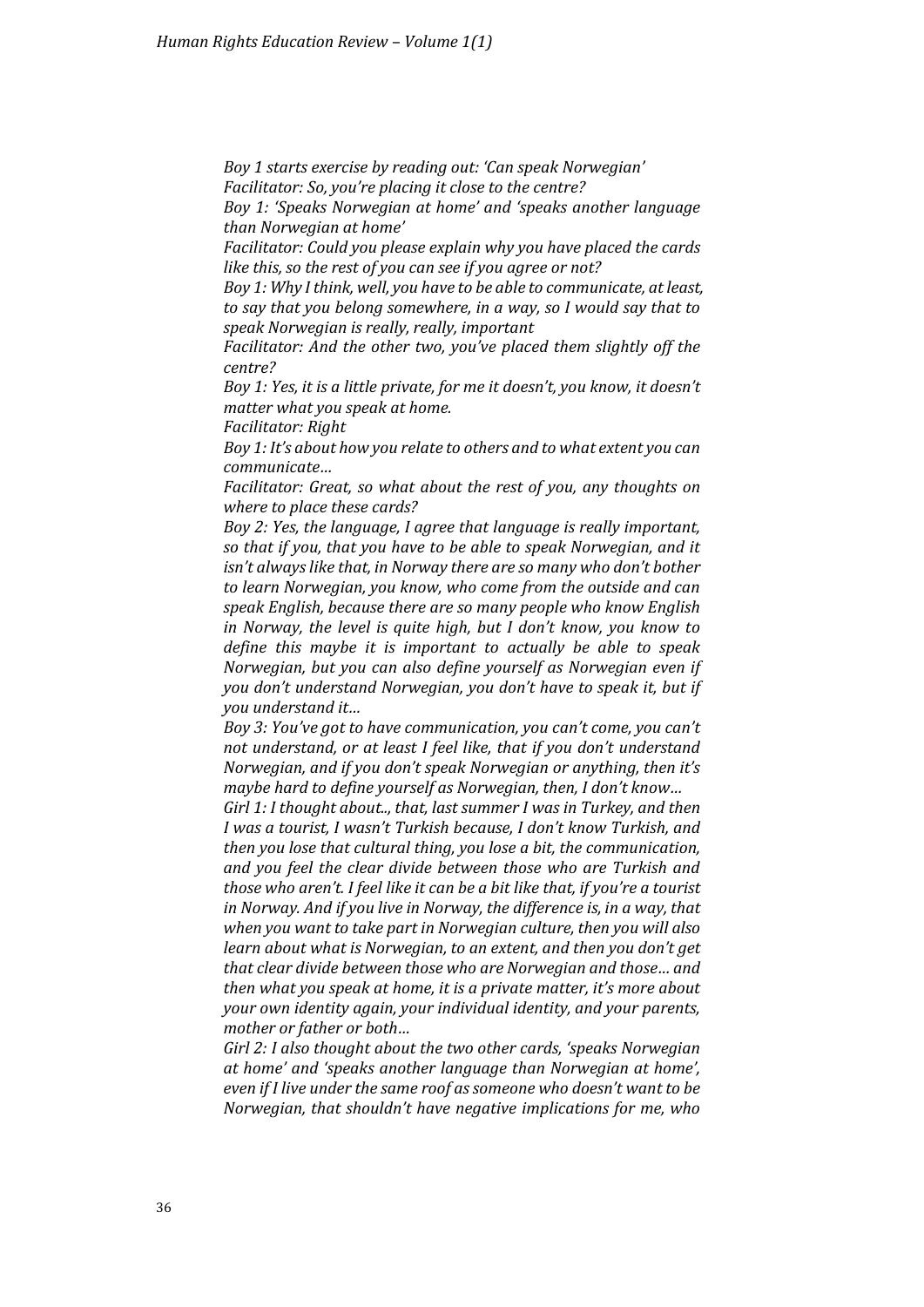*actually wants to be Norwegian, so for me, I don't think those should matter* 

*Boy: What's interesting about language is also that if you move to a new country, and learn a new language at the age of 40, then it is harder to learn the language completely perfectly, in a way, but if your children grow up there, they will most likely, yes then they are, well they speak completely perfectly then. I don't know how to explain it, so I agree that it's irrelevant, it's not so important whether you speak another language at home, or know other languages, or both…* 

The above extract demonstrates the dynamics of this exercise. Personal life experiences are drawn on and pupils reflect on language, belonging and their relationship (or lack of it) with the national community. Firstly, language – as communication – is crucial for belonging, in a relational sense. Secondly, language is more than communication, for it is also associated with culture, with being an insider (or not). Thirdly, there is a dynamism and contextuality to the pupils' reflections; languages can be learnt, and your position in the particular context matters. Finally, there is a sense that individuals' right to national belonging matters to young people, who may not be content with being defined by their parents' place of birth. But also, that their national belonging, 'wanting to be Norwegian' in this case, does not preclude simultaneously also valuing their (national) belonging elsewhere, in parents' countries of birth. This point is also underscored by the statement that any child moving with his/her parents to live in another country would learn another language, perfectly.

Whilst this does not predicate their national belonging, it opens the possibility for a changeable and dynamic conception of national belonging, which gives space for the agency of young people growing up in such circumstances.

Participatory group discussions, such as the above, may provide an arena for young people to participate in reflections and discussions about nation and diversity. Space is provided for young people's participation on their own terms; there is not only an acknowledgement of voice, but also a recognition of the importance of audiences and the implications of young people's voice and their participation (Lundy 2007). Here, there was space for co-constructing national belonging, a space that encompassed varied personal experiences of nation, diversity, languages, and national belonging.

#### **A community of disagreement**

Group discussions facilitate the participation of young people in the co-construction of national belonging. However, they are not friction-free and neither should they be. The space which the group discussion format produces, with the dynamism of participatory tasks, was one where a sense of shared fate, of collective national belonging, including elements of patriotism, was evident. There was room for disagreement, even about the nature and boundaries of the national. Such a space might be described as a 'community of disagreement' (Iversen 2014) where consensus is not required. It is a democratic interaction in which there are different combinations of comprise and consensus, of contestation and agreement (Ezzati and Erdal 2017).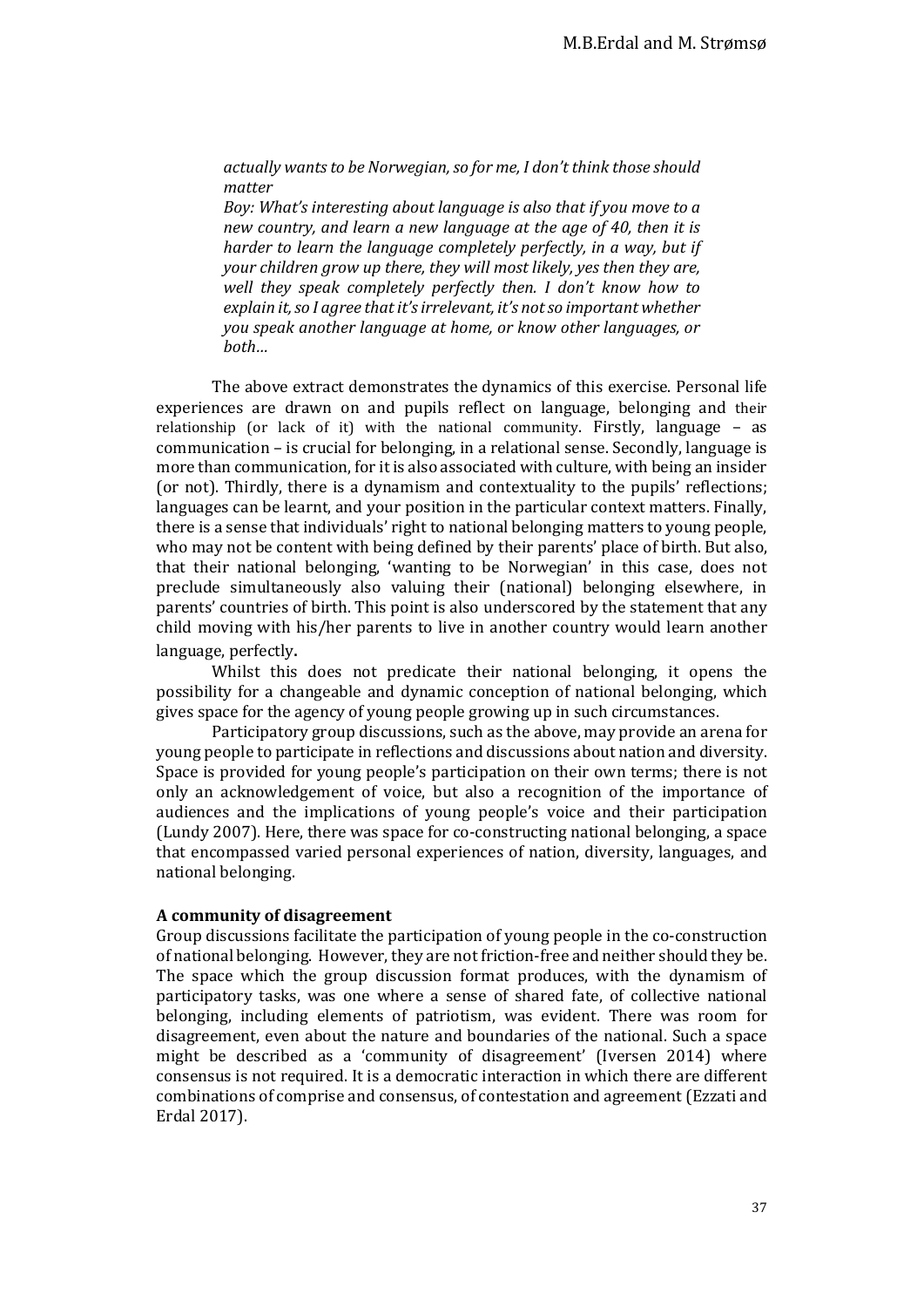When asking pupils to summarize their experiences, at the end of each group discussion, we found that our research had initiated processes, for both the individual and his/her interplay with the collective. However, this did not necessarily lead to change, or consensus on national belonging:

> *I think that being Norwegian depends on how you define yourself (…) but if you feel Norwegian but aren't ethnic Norwegian, and live in Norway, I feel that I cannot see you as Norwegian, even though you have that feeling.*

This pupil's reflection emphasized personal feelings and physical appearance. In the Norwegian context, 'ethnic Norwegian', refers to white Norwegians with no family history of migration. Here the fact that the pupil says, '*I cannot see you as Norwegian*' reflects the visual dimension of 'ethnic Norwegian' (Erdal et al 2017). A conflict over who is/is not to be seen as a national emerges. This also makes apparent the boundaries of the nation, and the different positions of power in defining who is a national. For a small proportion of the pupils, this was the end-point of our research process, and some of them had the sense that despite other pupil's feelings of Norwegianness, they could not be seen as nationals, for reasons of race and ancestry. Others reflected on new insights about what it means to be Norwegian:

> *I had written three sentences and ended up deleting all the points I was sure I would include, and it was good fun to reflect upon what makes me and not my neighbour Norwegian (…) Things I haven't thought about before and just taken for granted, and suddenly they aren't that important anymore.*

Here change is happening, and there is an openness to plural approaches to nationhood, an acceptance of dynamism and diversity. Through individual reflection (essays) and group interaction (focus groups), a space for participation was created, and understandings and tolerance towards ideas about racial, religious and national boundaries were fostered.

A quote from an exchange between the facilitator and a participant summarized how he saw the discussion as a reflection of Norwegian society:

> *Participant: This debate, I think we handled it in a good way. We have different opinions, but we kept to the point. What is good about Norway is the way we don't make it personal, targeting individuals. I don't know how to explain it, but I think this was a good example of how we debate in Norway. Facilitator: That there is space for different opinions? Participant: Yes, exactly that.*

A key finding from our study was that there was a clear 'community of disagreement', even about the boundaries of the nation. Pupils had clear ideas and opinions about what was Norwegian or not, and the various degrees of importance that might be ascribed to various dimensions of Norwegianness. However, in most of the focus groups there was also a willingness to engage with each other's perceptions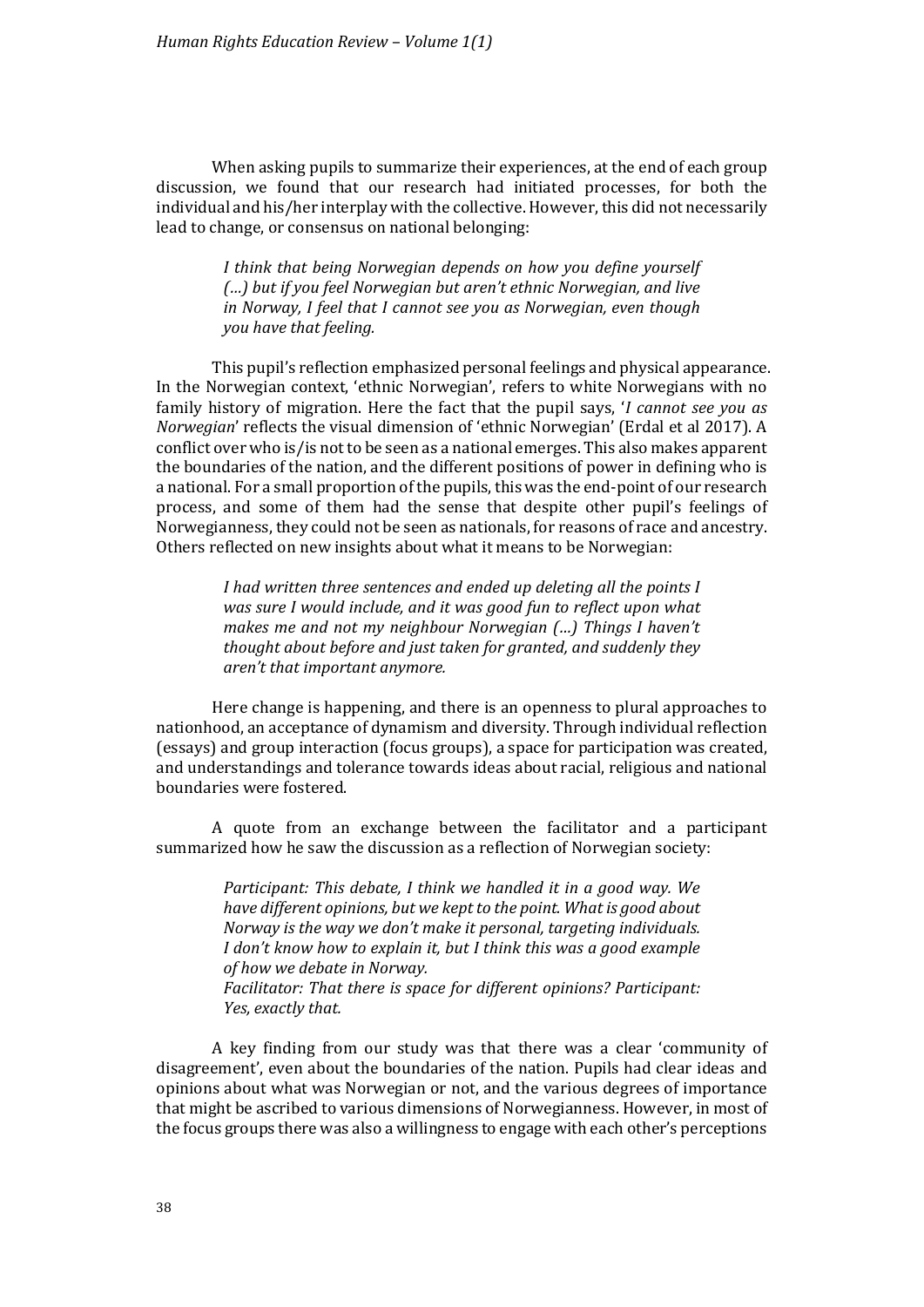and experiences, and this helped to articulate a plural conception of the nation (Erdal and Strømsø 2016). In the final round of group discussions, some pupils also reflected on the ways they had discussed nation, nationalism and boundaries of Norwegianness, and how this might (or might not) relate to broader social debates:

> '*It's easy to agree when we talk about these issues in a small group, at school and in a text, but it's something else when we're out in society, then you will obviously have different attitudes'*

The pupil referred as much to her 'different attitudes' as to the fact that there will be a range of different attitudes in society. This shows that group discussions with one's classmates are seen as (relatively) safe spaces, no matter how much disagreement there might be. There is a clear sense that classmates share a common fate. This security is not seen as existing in the wider society, due to (assumed) generational differences, and the mediatized politicization and polarization of the debate about nation and diversity (Bangstad 2015, Gullestad 2004).

## **Conclusion**

Let us return to the question posed at the outset: *How can participatory group discussions help young people to take part in the co-construction of national belonging?* We argue that group discussions with participatory activities can help young people take part in the co-construction of national belonging. The participatory group discussions draw upon pupils' resources and there is an acknowledgement of pupils' capability to form views about the circumstances of their own life-worlds and express those views. This process is in accordance with the terms of the CRC article 12. This approach is of critical importance, given the diversity of today's European schools; it can help to realize young people's right to participate in the coconstruction of national belonging.

We do, however, recognize some challenges. Firstly, these pertain to the ways in which the concepts of nation and nationalism have already been approached: by pupils and teachers; by the school; and by the curriculum and education policy. The ways in which nation and nationalism have been traditionally approached are not easy to reconcile with a processual and dynamic understanding of the nation, which was the starting point for our group discussions. Secondly, there are practical obstacles to the extent to which small group discussions that allow dialogue-based reflection and exchange are possible in schools.

However, we believe that a human rights education approach offers a framework of opportunity. Our experience from this research process supports the findings of studies on cultural diversity awareness in schools (Brown 2004): *method may matter more than message*. Our processual approach accommodated both the individual and the collective: the written texts provided pupils with an opportunity to formulate their own thoughts, while the group discussions provided a space where these thoughts were shared with their peers, producing discussion, disagreement, and reflection. This type of pedagogical intervention has the potential to allow young people to genuinely participate. Following the arguments of Lundy (2007), this entails not only giving voice, but allowing young people's voices to matter, in their own life-worlds and beyond.

The potential for a co-construction of national belonging in the school, in Norway and elsewhere, depends on how national belonging is understood, and who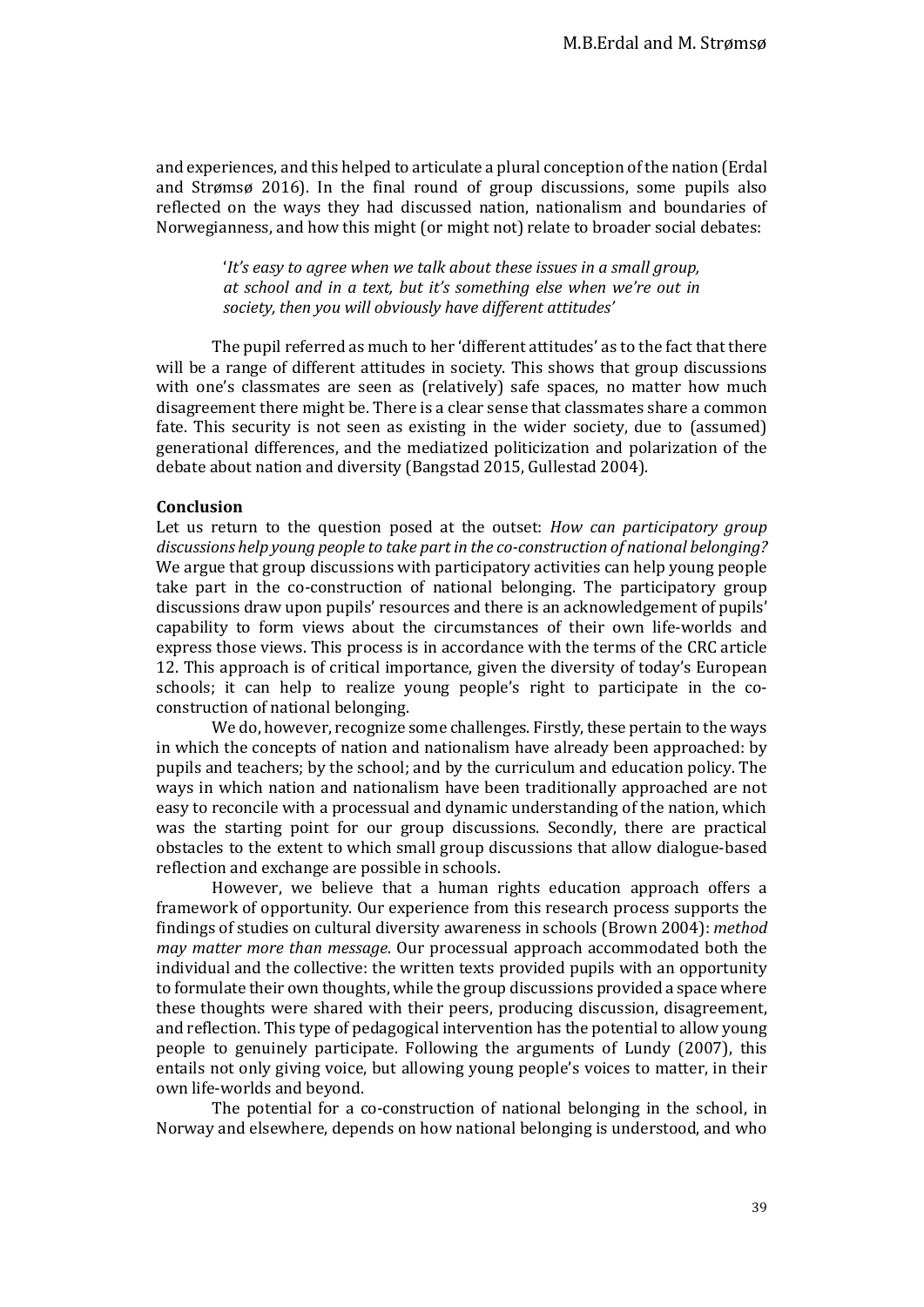are seen as relevant and legitimate participants in such a co-construction. In the increasingly diverse societies of Europe, the matter of young people's right to nationality, their right to belong both formally *and informally*, needs to be constructively addressed. We believe there is a potential in pursuing a human rights education agenda that is cognizant of the (demographic) realities that have led to the diversity we find in today's European schools (Mavroudi and Holt 2015, Antonsich and Matejskova 2015a). The participatory techniques we employed in group discussions in the Norwegian upper secondary school highlight 'the right to national belonging' and 'the community of disagreement'. These pedagogical techniques show how teachers can concretely engage with the important, but slippery, themes of race, ethnicity, unity and diversity, as part of the process of co-constructing national belonging in the classroom.

<u>.</u>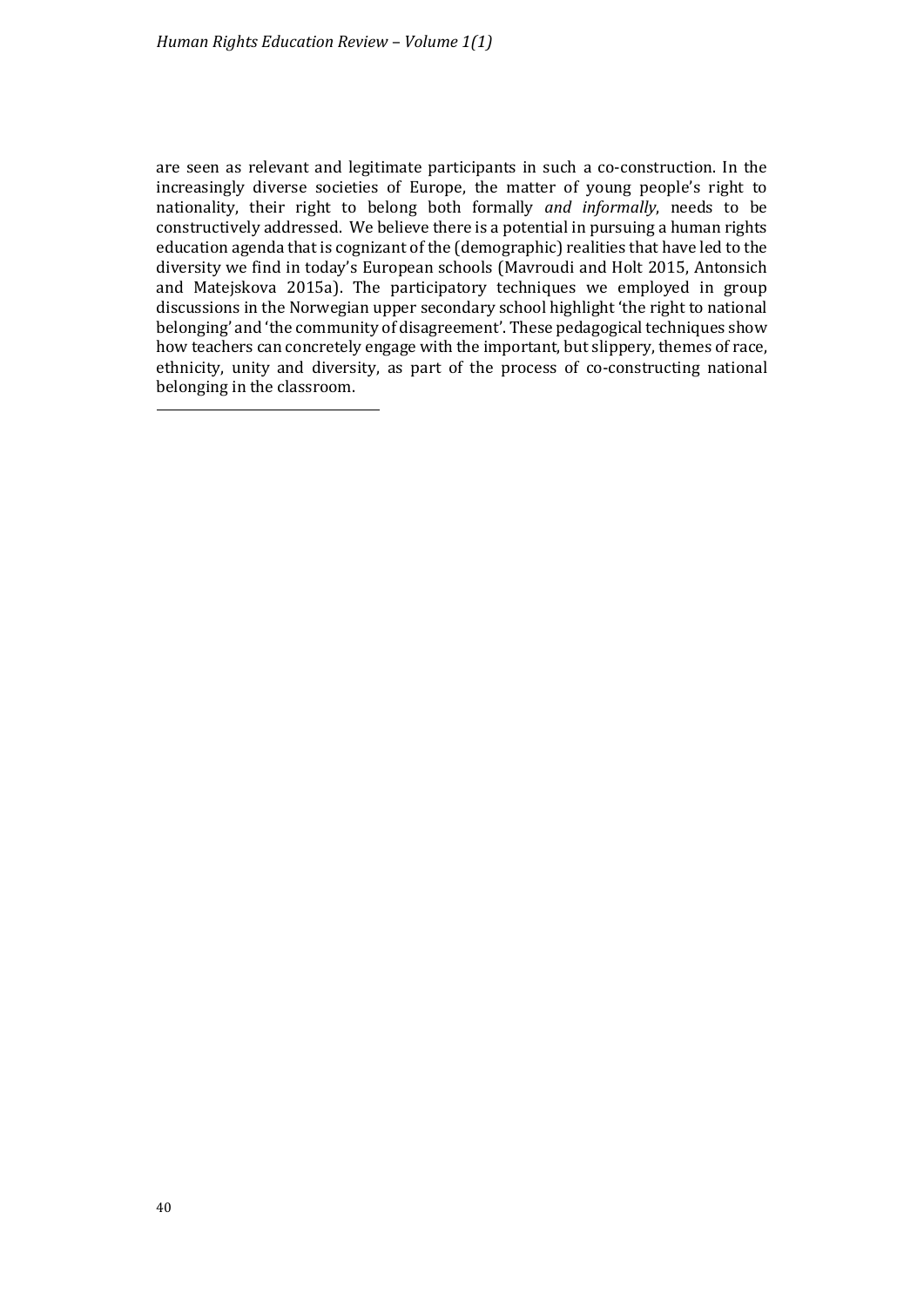#### **Notes**

<u>.</u>

<sup>1</sup> CRC Article 12: 1) States Parties shall assure to the child who is capable of forming his or her own views the right to express those views freely in all matters affecting the child, the views of the child being given due weight in accordance with the age and maturity of the child; 2) For this purpose, the child shall in particular be provided the opportunity to be heard in any judicial and administrative proceedings affecting the child, either directly, or through a representative or an appropriate body, in a manner consistent with the procedural rules of national law.

<sup>2</sup> 'Negotiating the nation: Implications of ethnic and religious diversity for national identity' [\(www.prio.org/nation\)](http://www.prio.org/nation)

<sup>4</sup> The focus group methodology discussed here is provided as one of the tools which can be employed as a pedagogical intervention that fosters understanding and tolerance, specifically in relation to identity, diversity and national belonging[: http://dembra.no/opplegg/norskhet-i-flertall/](http://dembra.no/opplegg/norskhet-i-flertall/)

<sup>6</sup> Our emphasis, throughout this section.

<sup>7</sup> http://www.ohchr.org/Documents/ProfessionalInterest/statelessness.pdf

<sup>8</sup> http://www.unhcr.org/ibelong/

<sup>9</sup> It suffices here to note that different, more or less exclusionary conceptions of nationhood were found among pupils both with and without a family migration history. However, a majority across the board subscribed to an understanding of national belonging as something closely related to the individual's own sense of identity and belonging, and to the geographical location of their lives and life worlds (e.g., where you were born, and raised, went to school, where your friends, parents, siblings live).

<sup>10</sup> Informed consent was obtained from pupils; a small number of pupils elected to not participate in the research project while the rest of the class went ahead. For pupils under 18, information was shared with parents and guardians. All but one of their teachers wanted to use the pupils' texts in their ordinary teaching and in term assessment. Pupils were allowed to choose whether or not their texts would be part of the research project. It is worth emphasizing that when teachers graded texts they looked at the pupils' ability to formulate an argument, rather than any views expressed. Nevertheless, when we analysed pupil texts we were aware that pupils knew it was not only the researchers, but also their teachers who would be reading them. This may have affected what pupils wrote, in terms of what they perceive to be 'acceptable opinions'. Retrospectively, and across the material, there appears to be little evidence of self-censorship. The posture adopted has been a reflective one.

<sup>3</sup> Other findings are discussed elsewhere (Erdal et al 2017; Erdal 2018).

<sup>5</sup> [www.ssb.no/innvandring](http://www.ssb.no/innvandring) (Statistics Norway, accessed 25 April 2018)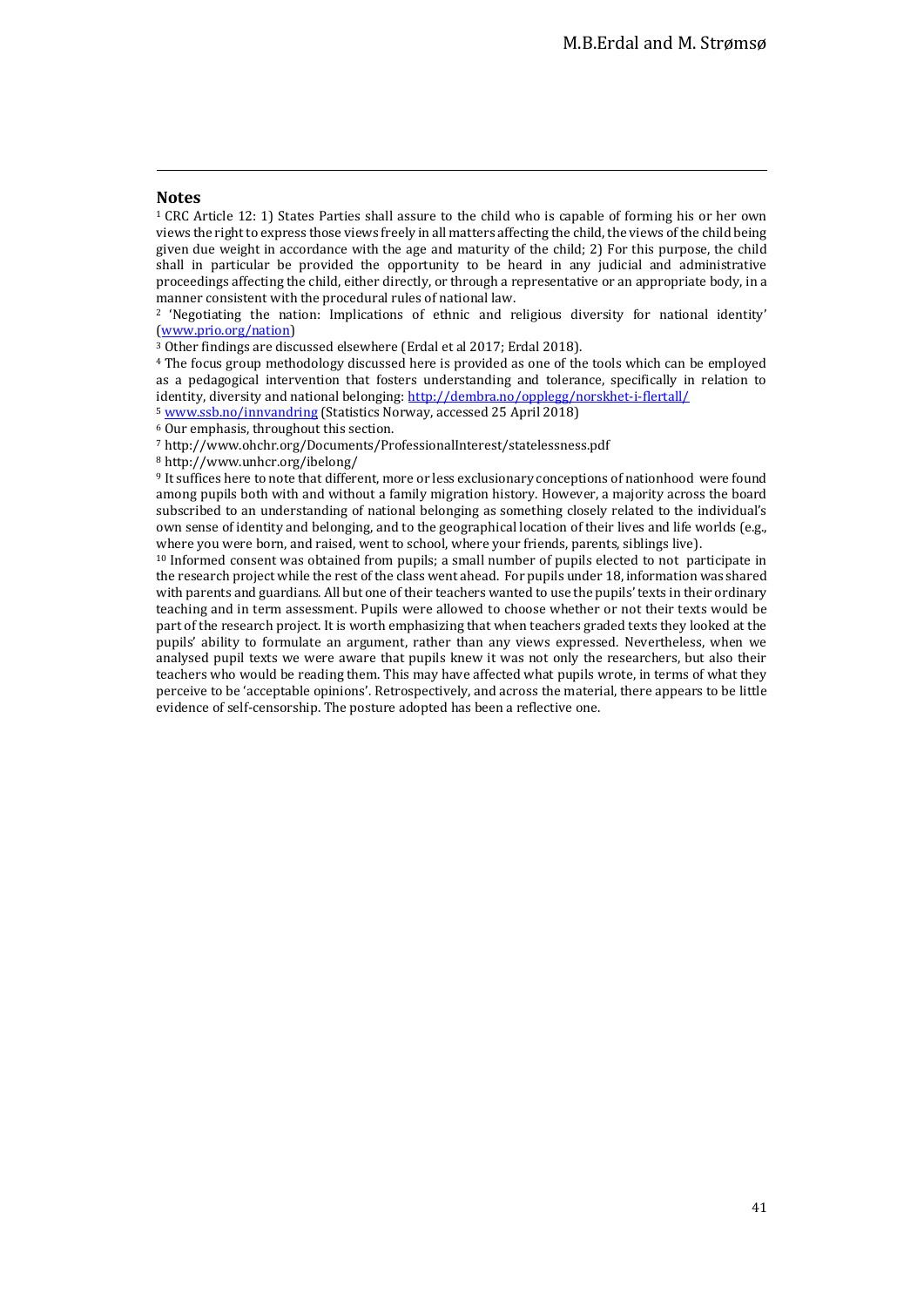## **References**

- Antonsich, M. (2010). In search of belonging: an analytical framework. *Geography Compass,* 4**,** 644-659. <https://doi.org/10.1111/j.1749-8198.2009.00317.x>
- Antonsich, M. (2015). The 'everyday' of banal nationalism Ordinary people's views on Italy and Italian *Political Geography*.
- Antonsich, M., M. Billig, J. Hearn, E. Kaufmann, L. Mavroudi, S. Mihelj, L. Nyhagen & N. Yuval-Davis (2016). Symposium on "Building Inclusive Nations in the Age of Migration" *Identities*.
- Antonsich, M. & T. Matejskova. (2015ª). Conclusion: Nation and Diversity: A False Conundrum. In *Governing through Diversity: Migration Societies in Post-Multiculturalist Times,* eds. T. Matejskova & M. Antonsich, 201-209. Palgrave MacMillan UK.
- Antonsich, M. & T. Matejskova. (2015b). Immigration societies and the question of 'the national'. *Ethnicities,* 15**,** 495-508. <https://doi.org/10.1177/1468796815577705>
- Bagnoli, A. & A. Clark (2010) Focus groups with young people: a participatory approach to research planning. *Journal of Youth Studies,* 13**,** 101-119. <https://doi.org/10.1080/13676260903173504>
- Bangstad, S. (2015). The racism that dares not speak its name: Rethinking neonationalism and neo-racism. *Intersections. East European Journal of Society and Politics* 1, 49-65.
- Ben-Porath, S. (2012). Citizenship As Shared Fate: Education For Membership in Diverse Democracy. *Educational Theory,* 62**,** 381–395. [https://doi.org/10.1111/j.1741-](https://doi.org/10.1111/j.1741-5446.2012.00452.x) [5446.2012.00452.x](https://doi.org/10.1111/j.1741-5446.2012.00452.x)
- Bond, R. (2006) Belonging and Becoming: National Identity and Exclusion. *Sociology,* 40**,** 609-626. <https://doi.org/10.1177/0038038506065149>
- Botterill, K., P. Hopkins, G. Sanghera & R. Arshad (2017). Securing disunion: Young people's nationalism, identities and (in) securities in the campaign for an independent Scotland. *Political Geography,* 55**,** 124-134. <https://doi.org/10.1016/j.polgeo.2016.09.002>
- Brown, E. (2004). What Precipitates Change in Cultural Diversity Awareness during a Multicultural Course: The Message or the Method? *Journal of Teacher Education,* 55 325-340. <https://doi.org/10.1177/0022487104266746>
- Brubaker, R. (1994). Rethinking nationhood: Nation as institutionalised form, practical category, contingent event. *Contention,* 4**,** 3-15.
- Brubaker, R. (2009). Ethnicity, Race, and Nationalism. *Annual Review of Sociology,* 35**,** 21- 42. <https://doi.org/10.1146/annurev-soc-070308-115916>
- Brubaker, R. & F. Cooper (2000). Beyond "Identity". *Theory and Society,* 29**,** 1-47. <https://doi.org/10.1023/A:1007068714468>
- Cahill, C. (2007). Doing research with young people: Participatory research and the rituals of collective work. *Children's Geographies,* 5**,** 297-312. <https://doi.org/10.1080/14733280701445895>
- Dusi, P., M. Steinbach & G. Messetti (2012). Citizenship education in multicultural society: Teachers' practices. *Procedia - Social and Behavioral Sciences,* 69**,** 1410-1419. <https://doi.org/10.1016/j.sbspro.2012.12.080>
- Edensor, T. (2002). *National identity, popular culture and everyday life*. London: Bloomsbury Publishing.
- Edensor, T. (2006) Reconsidering National Temporalities: Institutional Times, Everyday Routines, Serial Spaces and Synchronicities *European Journal of Social Theory,* 9**,** 525–545. <https://doi.org/10.1177/1368431006071996>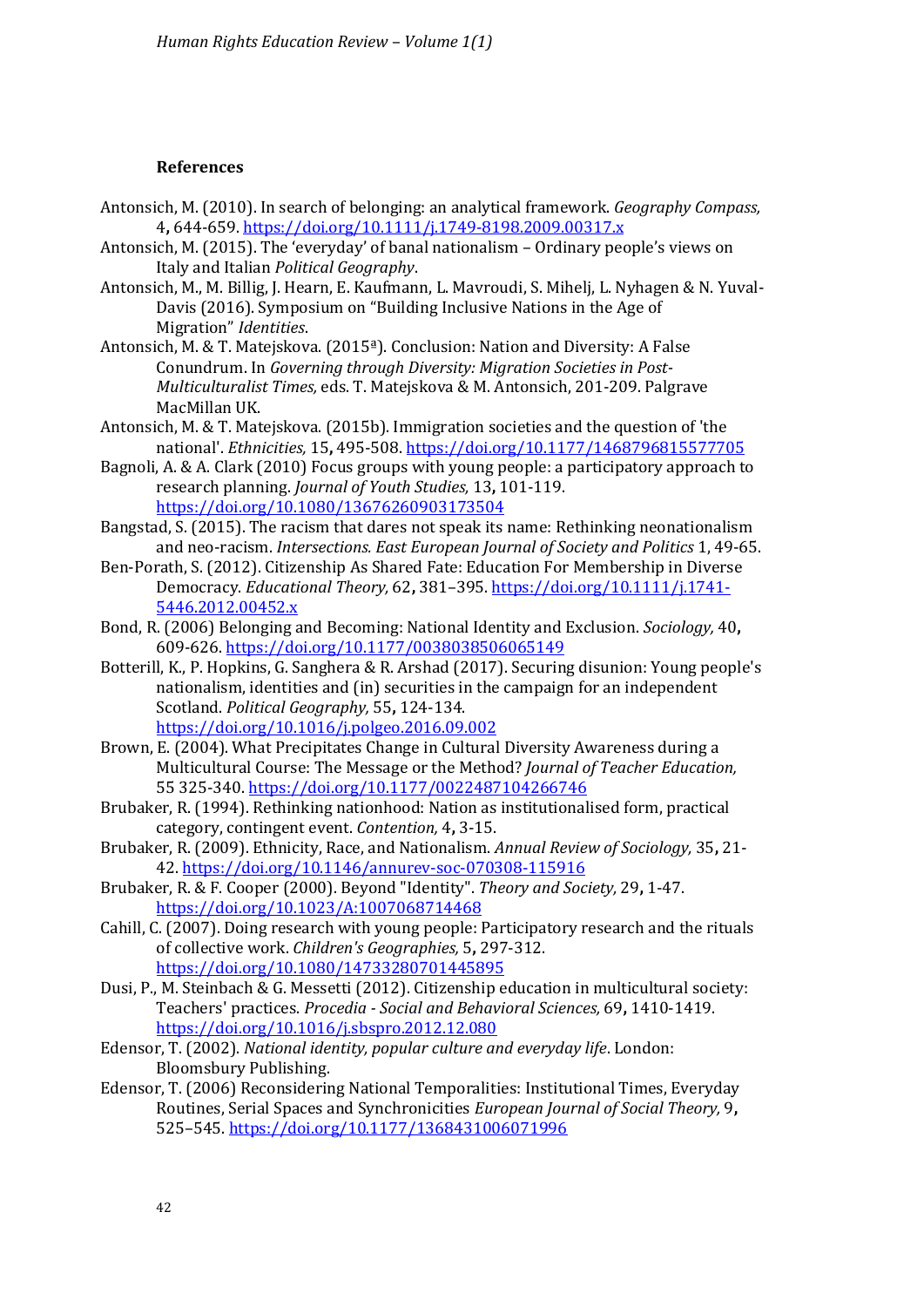- Erdal, M.B. and Strømsø, M. 2016. *Norskhet i flertall [Plural Norwegianness],* PRIO Policy Brief, 14. Oslo: PRIO.
- Erdal, M.B. and Sagmo, T.H. (2017). Descent, birthplace and residence: Aligning principles of citizenship with realities of migrant transnationalism, *Norwegian Journal of Geography*, 71, 208-219. <https://doi.org/10.1080/00291951.2017.1369456>
- Erdal, M.B., Collyer, M., Ezzati, R.T., Fangen, K., Kolås, A., Lacroix, T., Strømsø, M. (2017) *Negotiating the Nation: Implications of Ethnic and Religious Diversity for National Identity*, PRIO Project Summary. Oslo: PRIO.
- Erdal, M.B. (2018). «Å våge å være norske sammen»: 22. juli i unge menneskers refleksjoner om norskhet ['To dare to be Norwegian together' 22 July in young people's reflections on Norwegianness], in Syse, H. (ed.), *Norge etter 22. Jul* [Norway after 22 July], Oslo: Cappelen Damm.
- Eriksen, T. H. 2013. *Immigration and National Identity in Norway*. Washington D.C.: Migration Policy Institute.
- Ezzati, R.T. and Erdal, M.B. (2017). Do we have to agree? Accommodating unity in diversity in post-terror Norway, *Ethnicities*, 18, 363–384. <https://doi.org/10.1177/1468796816684145>
- Fox, J. E. (2017). The edges of the nation: a research agenda for uncovering the taken-forgranted foundations of everyday nationhood. *Nations and Nationalism,* 23**,** 26-47. <https://doi.org/10.1111/nana.12269>
- Fox, J. E. & C. Miller-Idriss (2008). Everyday nationhood. *Ethnicities,* 8**,** 536-563. <https://doi.org/10.1177/1468796808088925>
- Gullestad, M. (2004). Blind slaves of our prejudices: Debating 'culture'and 'race'in Norway. *Ethnos,* 69(2), 177-203. https://doi.org/10.1080/0014184042000212858
- Iversen, L. L. (2014). *Uenighetsfellesskap: Blikk på demokratisk samhandling [Community of disagreement: Perspectives on democratic interaction]*. Oslo: Universitetsforlaget.
- Kaufmann, E. (2017). Complexity and nationalism. *Nations and Nationalism, 23***,** 6-25. <https://doi.org/10.1111/nana.12270>
- Knott, E. (2017). Nationalism and belonging: introduction. *Nations and Nationalism,* 23**,** 220-226. <https://doi.org/10.1111/nana.12297>
- Kymlicka, W. (2015). Solidarity in diverse societies: beyond neoliberal multiculturalism and welfare chauvinism *Comparative Migration Studies,* 3**,** 1-19.
- Lundy, L. (2007). 'Voice' is not enough: conceptualising Article 12 of the United Nations Convention on the Rights of the Child. *British educational research journal, 33***,** 927- 942. <https://doi.org/10.1080/01411920701657033>
- Lynnebakke, B. & K. Fangen (2011). Tre oppfatninger av norskhet: Opphav, kulturell praksis og statsborgerskap. *Sosiologi i dag,* 41**,** 133-155.
- Martiniello, M. (2014). Artistic separation versus artistic mixing in European multicultural cities *Identities,* 21**,** 1-9. <https://doi.org/10.1080/1070289X.2013.845099>
- Mavroudi, E. & L. Holt. (2015). Nationalism and diversity in schools In *Governing through diversity: migration societies in post-multiculturalist times,* eds. T. Matejskova & M. Antonsich, pp. 150 – 175. London: Palgrave Macmillan.
- McIntosh, L. (2015). Impossible presence: race, nation and the cultural politics of 'being Norwegian'. *Ethnic and Racial Studies*, 38(2), 309-325. <https://doi.org/10.1080/01419870.2013.868017>
- Meissner, F. (2015). Migration in migration-related diversity? The nexus between superdiversity and migration studies *Ethnic and Racial Studies,* 38**,** 556-567. <https://doi.org/10.1080/01419870.2015.970209>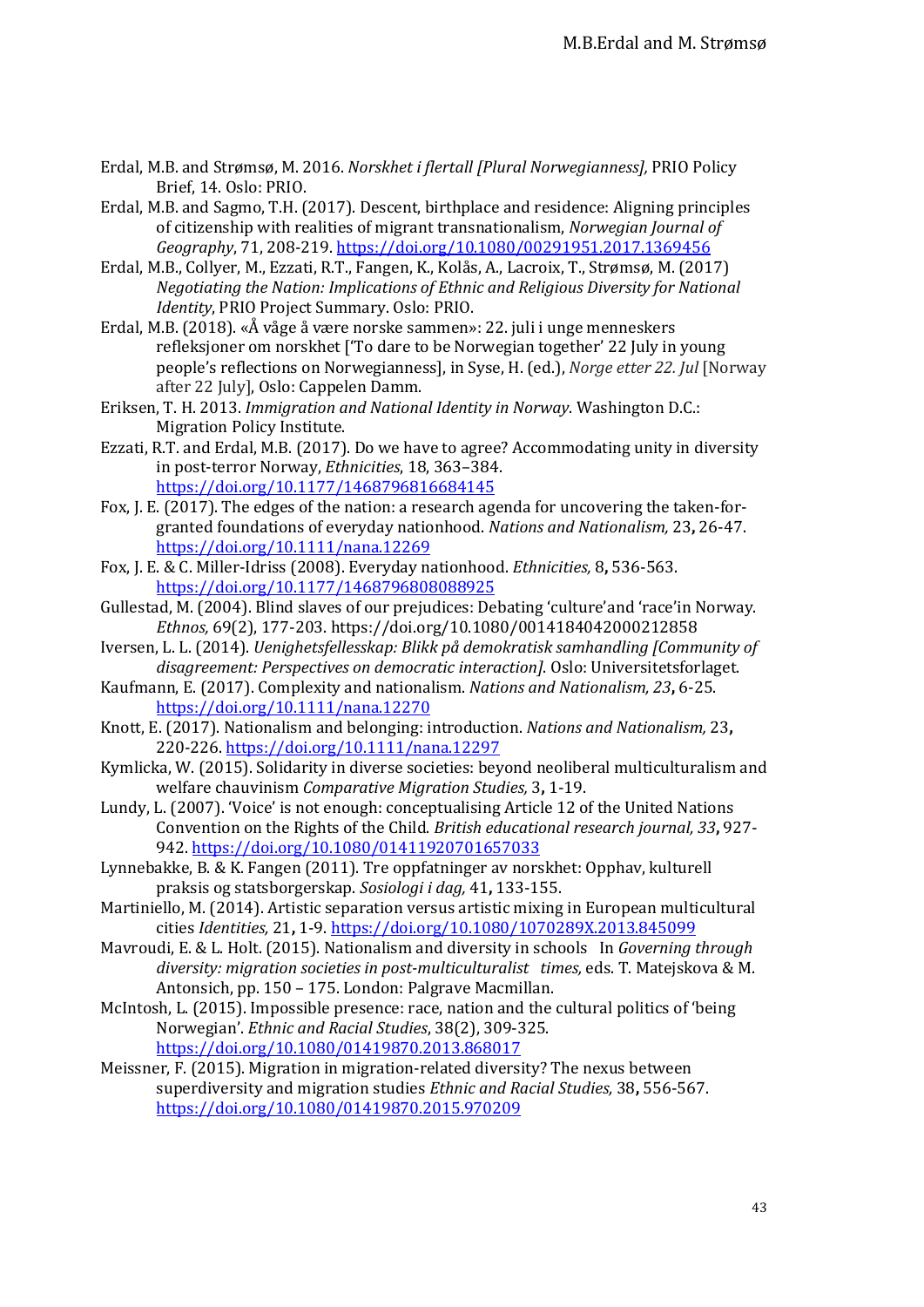- Meissner, F. & S. Vertovec (2014) Comparing super-diversity. *Ethnic and Racial Studies,* 38**,** 541-555. <https://doi.org/10.1080/01419870.2015.980295>
- Millard, G. (2014). The jealous god: A problem in the definition of nationalism. *Ethnicities,* 14**,** 3-24. <https://doi.org/10.1177/1468796813484724>
- Osler, A. (2009). Patriotism, multiculturalism and belonging: political discourse and the teaching of history. *Educational Review, 61***,** 85-100. <https://doi.org/10.1080/00131910802684813>
- Osler, A. (2011). Teacher interpretations of citizenship education: National identity, cosmopolitan ideals, and political realities. *Journal of Curriculum Studies,* 43**,** 1-24. <https://doi.org/10.1080/00220272.2010.503245>
- Osler, A. (2016). *Human rights and schooling: An ethical framework for teaching for social justice*. New York: Teachers College Press.
- Osler, A. and Lindquist, H. (2018). Rase og etnisitet, to begreper vi må snakke mer om. *Norsk Pedagogisk Tidsskrift*, 102, 26-37. [https://doi.org/10.18261/issn.1504-2987-](https://doi.org/10.18261/issn.1504-2987-2018-01-04) [2018-01-04](https://doi.org/10.18261/issn.1504-2987-2018-01-04)
- Osler, A. & L. Lybaek (2014). Educating 'the new Norwegian we': an examination of national and cosmopolitan education policy discourses in the context of extremism and Islamophobia. *Oxford Review of Education,* 40**,** 543-566. <https://doi.org/10.1080/03054985.2014.946896>
- Puchta, C. & J. Potter. 2004. *Focus Group Practice*. London: Sage. <https://doi.org/10.4135/9781849209168>
- Rossetto, T. (2015). Performing the nation between us: Urban photographic sets with young migrants. *Fennia-International Journal of Geography, 193***,** 165-184. <https://doi.org/10.11143/45271>
- Solhaug, T., & Osler, A. (2018). Intercultural empathy among Norwegian students: an inclusive citizenship perspective. *International Journal of Inclusive Education,* 22, 89-110. <https://doi.org/10.1080/13603116.2017.1357768>
- Skey, M. (2014). 'How Do You Think I Feel? It's My Country': Belonging, Entitlement and the Politics of Immigration. *The Political Quarterly,* 85**,** 326–332. <https://doi.org/10.1111/1467-923X.12094>
- Staeheli, L. A. & D. Hammett (2013). 'For the future of the nation': Citizenship, nation, and education in South Africa. *Political Geography,* 32**,** 32-41. <https://doi.org/10.1016/j.polgeo.2012.11.003>
- Svendsen, S. H. B. (2014). Learning racism in the absence of 'race'. *European Journal of Women's Studies*, 21(1), 9-24. <https://doi.org/10.1177/1350506813507717>
- Vassenden, A. (2010). Untangling the Different Components of Norwegianness. *Nations and Nationalism,* 16**,** 734–752. <https://doi.org/10.1111/j.1469-8129.2009.00438.x>
- Vertovec, S. (2007). Super-diversity and its implications. *Ethnic and Racial Studies,* 30**,** 1024-1054. <https://doi.org/10.1080/01419870701599465>
- Wiggen, M. (2012). Rethinking Anti-Immigration Rhetoric after the Oslo and Utøya Terror Attacks. *New Political Science,* 34**,** 585-604. <https://doi.org/10.1080/07393148.2012.729744>
- Westrheim, K., & Hagatun, K. (2015). Hva betyr «kompetanse for mangfold» i utdanningssystemet? Et kritisk perspektiv på mangfolddiskursen. *Norsk pedagogisk tidsskrift*, 99(03-04), 168-180.
- Wood, N. & L. Waite (2011). Scales of belonging. *Emotion, Space and Society* 4**,** 201-202. <https://doi.org/10.1016/j.emospa.2011.06.005>
- Yuval-Davis, N. (2006). Belonging and the politics of belonging. *Patterns of Prejudice,* 40**,** 197-214. <https://doi.org/10.1080/00313220600769331>